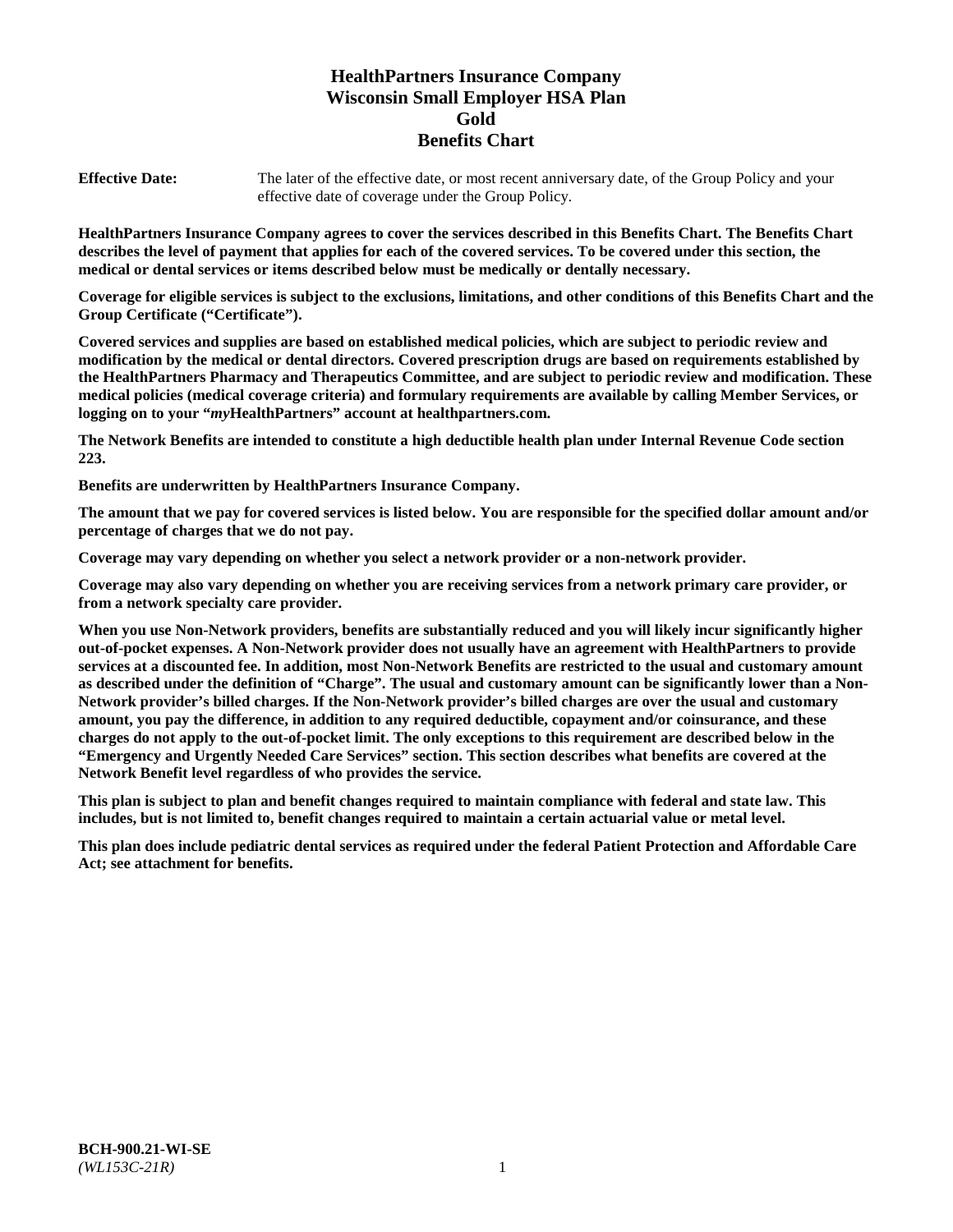# **These definitions apply to this Benefits Chart. They also apply to the Certificate.**

| <b>Biosimilar Drug:</b> | A prescription drug, approved by the Food and Drug Administration (FDA), that the FDA has<br>determined is biosimilar to and interchangeable with a biological brand name drug. Biosimilar<br>drugs are not considered generic drugs and are not covered under the generic drug benefit.                                                                                                                                                                                                                                                                                                                                                     |
|-------------------------|----------------------------------------------------------------------------------------------------------------------------------------------------------------------------------------------------------------------------------------------------------------------------------------------------------------------------------------------------------------------------------------------------------------------------------------------------------------------------------------------------------------------------------------------------------------------------------------------------------------------------------------------|
| <b>Brand Name Drug:</b> | A prescription drug, approved by the Food and Drug Administration (FDA), that is manufactured,<br>sold, or licensed for sale under a trademark by the pharmaceutical company that originally<br>researched and developed the drug. Brand name drugs have the same active-ingredient formula as<br>the generic version of the drug. However, generic drugs are manufactured and sold by other drug<br>manufacturers and are generally not available until after the patent on the brand name drug has<br>expired. A few brand name drugs may be covered at the generic drug benefit level if this is<br>indicated on the formulary.           |
| <b>Calendar Year</b>    | This is the 12-month period beginning 12:01 A.M. Central Time, on January 1, and ending 12:00<br>A.M. Central Time of the next following December 31.                                                                                                                                                                                                                                                                                                                                                                                                                                                                                        |
| <b>Charge:</b>          | For covered services delivered by a network provider, this is the provider's discounted fee for a<br>given medical/surgical service, procedure or item.                                                                                                                                                                                                                                                                                                                                                                                                                                                                                      |
|                         | For covered services delivered by non-network providers, a contracted rate may apply if such<br>arrangement is available to HealthPartners.                                                                                                                                                                                                                                                                                                                                                                                                                                                                                                  |
|                         | For the usual and customary charge for covered services delivered by non-network providers, our<br>payment is calculated using one of the following options to be determined at HealthPartners'<br>discretion: 1) a percentage of the Medicare fee schedule; 2) a comparable schedule if the service is<br>not on the Medicare fee schedule; or 3) a commercially reasonable rate for such service.                                                                                                                                                                                                                                          |
|                         | The usual and customary charge is the maximum amount allowed that we consider in the<br>calculation of the payment of charges incurred for certain covered services. You must pay for any<br>charges above the usual and customary charge, and they do not apply to the out-of-pocket limit.                                                                                                                                                                                                                                                                                                                                                 |
|                         | A charge is incurred for covered ambulatory medical and surgical services, on the date the service<br>or item is provided. A charge is incurred for covered inpatient services, on the date of admission to<br>a hospital. To be covered, a charge must be incurred on or after your effective date and on or<br>before the termination date.                                                                                                                                                                                                                                                                                                |
| Copayment/Coinsurance:  | The specified dollar amount, or percentage, of charges incurred for covered services, which we do<br>not pay, but which you must pay, each time you receive certain medical services, procedures or<br>items. Our payment for those covered services or items begins after the copayment or coinsurance<br>is satisfied. Covered services or items requiring a copayment or coinsurance are specified in this<br>Benefits Chart.                                                                                                                                                                                                             |
|                         | For services provided by a network provider:<br>An amount which is listed as a flat dollar copayment is applied to a network provider's discounted<br>charge for a given service. However, if the network provider's discounted charge for a service or<br>item is less than the flat dollar copayment, you will pay the network provider's discounted charge.<br>An amount which is listed as a percentage of charges or coinsurance is based on the network<br>provider's discounted charges, calculated at the time the claim is processed, which may include an<br>agreed upon fee schedule rate for case rate or withhold arrangements. |
|                         | For services provided by a non-network provider:<br>Any copayment or coinsurance is applied to the lesser of the provider's charges or the usual and<br>customary charge for a service.                                                                                                                                                                                                                                                                                                                                                                                                                                                      |
|                         | A copayment or coinsurance is due at the time a service is provided, or when billed by the<br>provider. The copayment or coinsurance applicable for a scheduled visit with a HealthPartners<br>network provider will be collected for each visit, late cancellation and failed appointment.                                                                                                                                                                                                                                                                                                                                                  |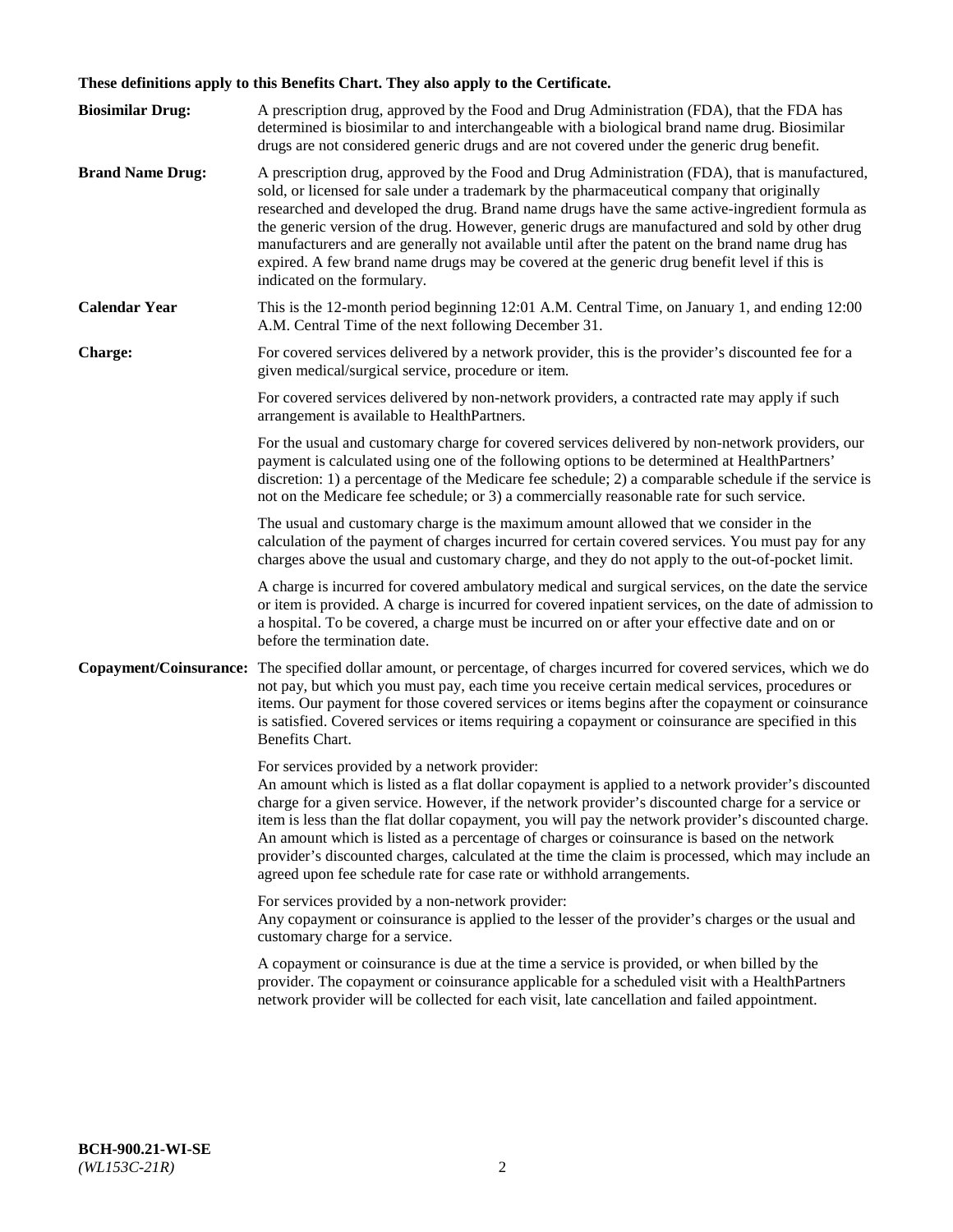| Deductible:                                | The specified dollar amount of charges incurred for covered services, which we do not pay, but an<br>enrollee or a family has to pay first in a calendar year. Our payment for those services or items<br>begins after the deductible is satisfied. For network providers, the amount of the charges that apply<br>to the deductible are based on the network provider's discounted charges, calculated at the time<br>the claim is processed, which may include an agreed upon fee schedule rate for case rate or<br>withhold arrangements. For non-network providers, the amount of charges that apply to the<br>deductible are the lesser of the provider's charges or the usual and customary charge for a service.<br>Any amounts paid or reimbursed by a third party, including but not limited to: point of service<br>rebates, manufacturer coupons, manufacturer debits cards or other forms of direct reimbursement<br>to an Insured for a product or service, will not apply toward your deductible, to the extent |
|--------------------------------------------|-------------------------------------------------------------------------------------------------------------------------------------------------------------------------------------------------------------------------------------------------------------------------------------------------------------------------------------------------------------------------------------------------------------------------------------------------------------------------------------------------------------------------------------------------------------------------------------------------------------------------------------------------------------------------------------------------------------------------------------------------------------------------------------------------------------------------------------------------------------------------------------------------------------------------------------------------------------------------------------------------------------------------------|
|                                            | permitted under state and federal law.                                                                                                                                                                                                                                                                                                                                                                                                                                                                                                                                                                                                                                                                                                                                                                                                                                                                                                                                                                                        |
|                                            | All services are subject to the deductible unless otherwise indicated below in this Benefits Chart.                                                                                                                                                                                                                                                                                                                                                                                                                                                                                                                                                                                                                                                                                                                                                                                                                                                                                                                           |
| Formulary:                                 | This is a current list, which may be revised from time to time, of prescription drugs, medications,<br>equipment and supplies covered by us as indicated in this Benefits Chart which are covered at the<br>highest benefit level. Some drugs on the formulary may require prior authorization to be covered<br>as formulary drugs. The formulary, and information on drugs that require prior authorization, are<br>available by calling Member Services, or logging on to your "myHealthPartners" account at<br>healthpartners.com.                                                                                                                                                                                                                                                                                                                                                                                                                                                                                         |
| <b>Generic Drug:</b>                       | A prescription drug, approved by the Food and Drug Administration (FDA), that the FDA has<br>determined is comparable to a brand name drug product in dosage form, strength, route of<br>administration, quality, intended use and documented bioequivalence. Generally, generic drugs<br>cost less than brand name drugs. Some brand name drugs may be covered at the generic drug<br>benefit level if this is indicated on the formulary.                                                                                                                                                                                                                                                                                                                                                                                                                                                                                                                                                                                   |
| <b>Lifetime Maximum</b><br><b>Benefit:</b> | The specified coverage limit actually paid by us for services and/or charges incurred by you for any<br>given procedure or diagnosis. Payment of benefits under this Benefits Chart ceases when that lifetime<br>maximum benefit is reached. You have to pay for any subsequent charges.                                                                                                                                                                                                                                                                                                                                                                                                                                                                                                                                                                                                                                                                                                                                      |
| <b>Non-Formulary Drug:</b>                 | This is a prescription drug, approved by the Food and Drug Administration (FDA), that is not on<br>the formulary, is medically necessary and is not investigative or experimental or otherwise<br>excluded under the Certificate.                                                                                                                                                                                                                                                                                                                                                                                                                                                                                                                                                                                                                                                                                                                                                                                             |
| <b>Out-of-Pocket Expenses:</b>             | You pay the specified copayments/coinsurance and deductibles applicable for particular services,<br>subject to the out-of-pocket limit described below. These amounts are in addition to the monthly<br>premium payments.                                                                                                                                                                                                                                                                                                                                                                                                                                                                                                                                                                                                                                                                                                                                                                                                     |
| <b>Out-of-Pocket Limit:</b>                | You pay the copayments/coinsurance and deductibles for covered services, to the individual or<br>family out-of-pocket limit. Thereafter we cover 100% of the charges incurred for all other covered<br>services, for the rest of the calendar year. You pay amounts greater than the out-of-pocket limit if<br>you exceed any lifetime maximum benefit or any visit or day limits.                                                                                                                                                                                                                                                                                                                                                                                                                                                                                                                                                                                                                                            |
|                                            | Non-Network Benefits above the usual and customary charge (see definition of charge above) do<br>not apply to the out-of-pocket limit.                                                                                                                                                                                                                                                                                                                                                                                                                                                                                                                                                                                                                                                                                                                                                                                                                                                                                        |
|                                            | Non-Network Benefits for transplant surgery do not apply to the out-of-pocket limit.                                                                                                                                                                                                                                                                                                                                                                                                                                                                                                                                                                                                                                                                                                                                                                                                                                                                                                                                          |
|                                            | Any amounts paid or reimbursed by a third party, including but not limited to: point of service<br>rebates, manufacturer coupons, manufacturer debit cards or other forms of direct reimbursement to<br>an Insured for a product or service, will not apply as an out-of-pocket expense, to the extent<br>permitted under state and federal law.                                                                                                                                                                                                                                                                                                                                                                                                                                                                                                                                                                                                                                                                              |
|                                            | You are responsible to keep track of the out-of-pocket expenses. Contact Member Services for<br>assistance in determining the amount paid by the enrollee for specific eligible services received.<br>Claims for reimbursement under the out-of-pocket limit provisions are subject to the same time<br>limits and provisions described under the "Claims Provisions" section of the Certificate.                                                                                                                                                                                                                                                                                                                                                                                                                                                                                                                                                                                                                             |
|                                            | Primary Care Providers: These are providers in the following categories: Family Practice, General Practice, Internal<br>Medicine, Pediatrics, Adolescent Medicine, Adult Medicine and Geriatrics.                                                                                                                                                                                                                                                                                                                                                                                                                                                                                                                                                                                                                                                                                                                                                                                                                             |
|                                            | Specialty Care Providers: These are providers who are not in the following categories: Family Practice, General Practice,<br>Internal Medicine, Pediatrics, Adolescent Medicine, Adult Medicine and Geriatrics.                                                                                                                                                                                                                                                                                                                                                                                                                                                                                                                                                                                                                                                                                                                                                                                                               |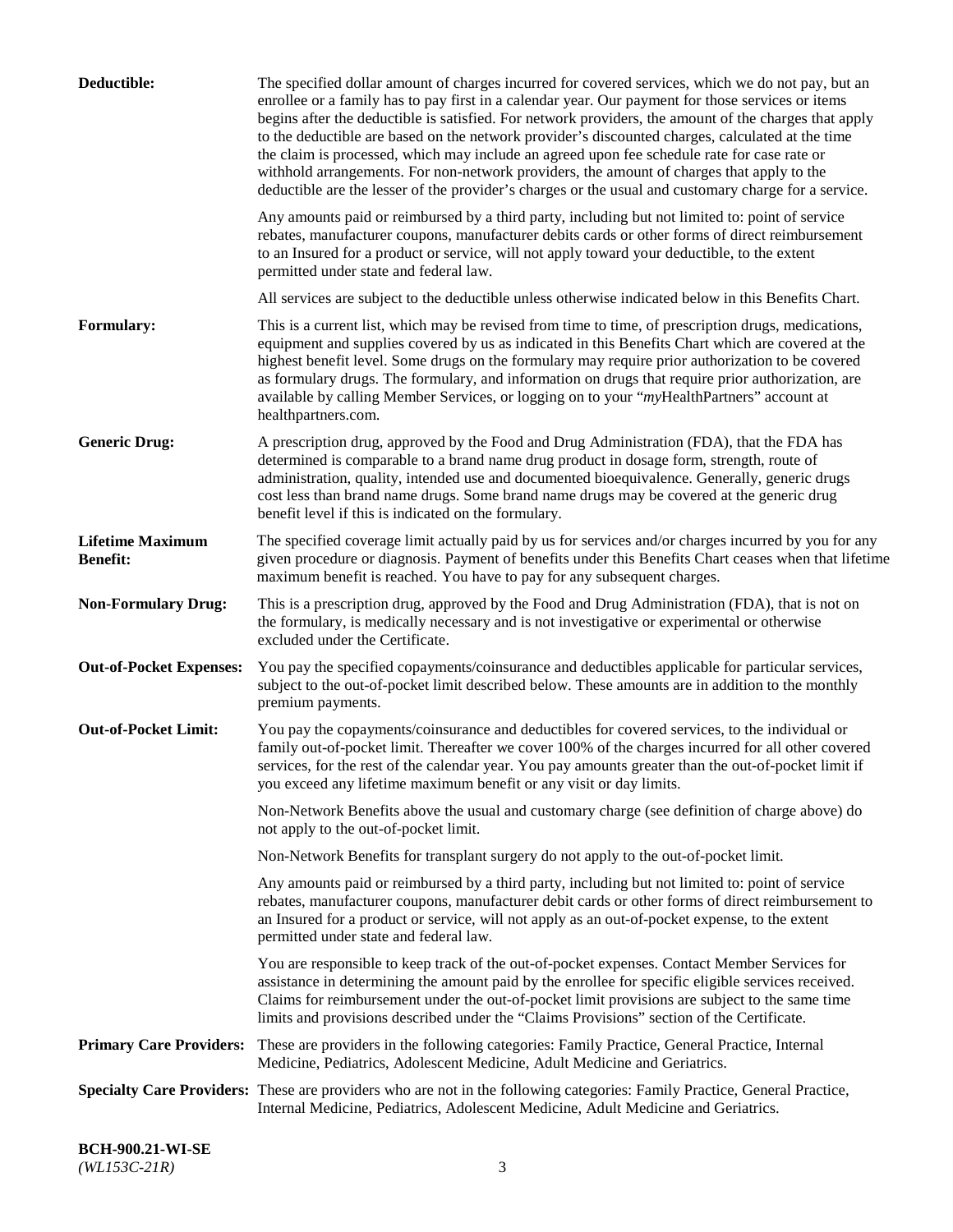**Specialty Drug List:** This is a current list, which may be revised from time to time, of prescription drugs, medications, equipment and supplies, which are typically bio-pharmaceuticals. The purpose of a specialty drug list is to facilitate enhanced monitoring of complex therapies used to treat specific conditions. Specialty drugs are covered by us as indicated in this Benefits Chart. The specialty drug list is available by calling Member Services, or logging on to your "*my*HealthPartners" account at [healthpartners.com.](http://www.healthpartners.com/) **virtuwell:** This is an online service that you may use to receive a diagnosis and treatment for certain routine

website at [virtuwell.com.](http://www.virtuwell.com/)

conditions, such as a cold and flu, ear pain and sinus infections. You may access the virtuwell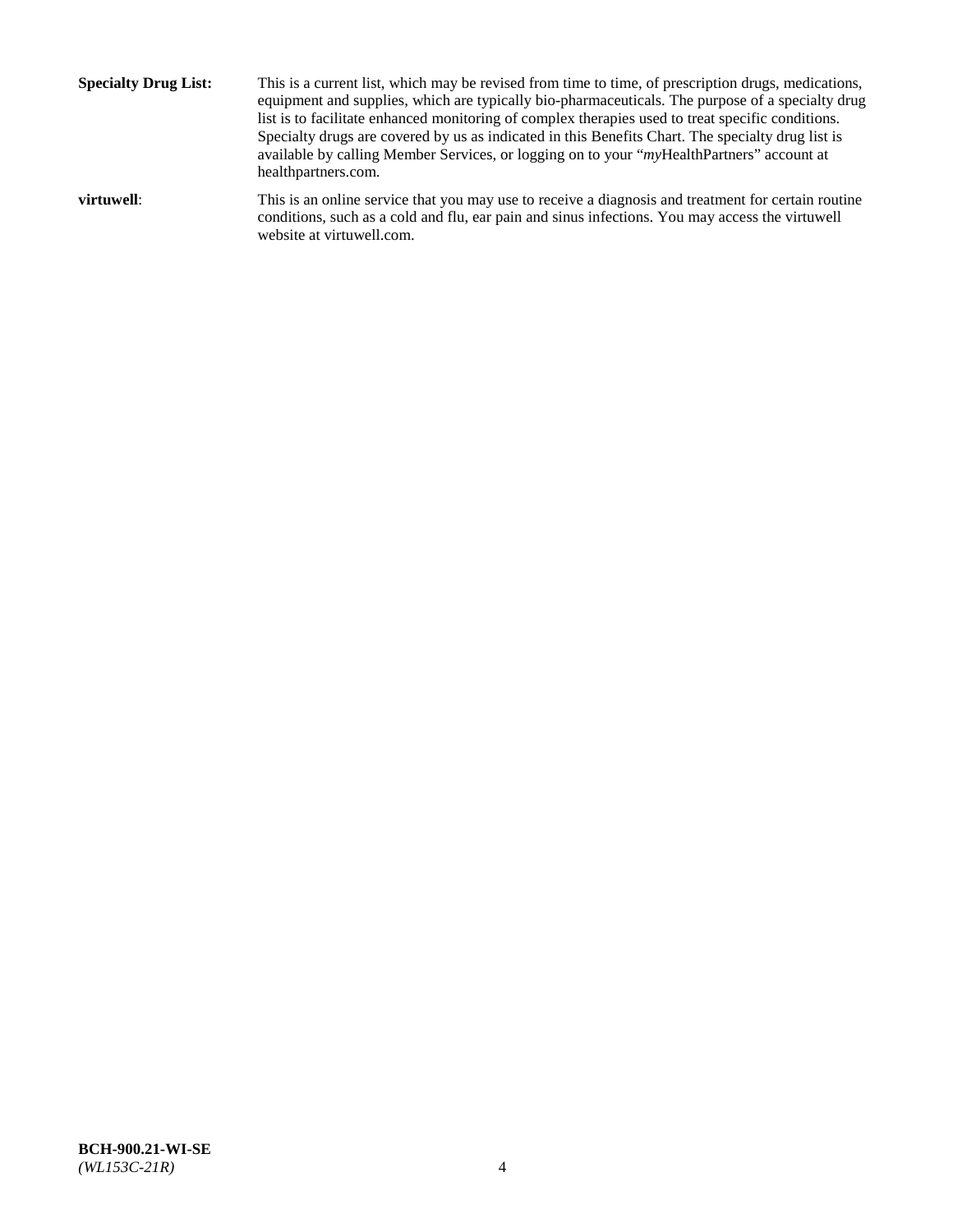### **DEDUCTIBLES AND OUT-OF-POCKET LIMITS**

#### **Individual Calendar Year Deductible (applies to an employee enrolled for single coverage)**

| <b>Network Benefits</b> | <b>Non-Network Benefits</b> |
|-------------------------|-----------------------------|
| \$2,000                 | \$10,000                    |

#### **Family Calendar Year Deductible (applies to an employee and dependents enrolled for family coverage)**

| <b>Network Benefits</b> | <b>Non-Network Benefits</b> |
|-------------------------|-----------------------------|
| \$4,000                 | \$20,000                    |

Separate deductibles must be satisfied under the Network Benefits and Non-Network Benefits.

Any amounts paid or reimbursed by a third party, including but not limited to: point of service rebates, manufacturer coupons, manufacturer debits cards or other forms of direct reimbursement to an Insured for a product or service, will not apply toward your deductible, to the extent permitted under state and federal law.

#### **Individual Calendar Year Out-of-Pocket Limit (applies to an employee enrolled for single coverage)**

| <b>Network Benefits</b> | <b>Non-Network Benefits</b> |
|-------------------------|-----------------------------|
| \$5,000                 | \$30,000                    |

#### **Family Calendar Year Out-of-Pocket Limit (applies to an employee and dependents enrolled for family coverage)**

| Network Benefits                                                            | <b>Non-Network Benefits</b> |
|-----------------------------------------------------------------------------|-----------------------------|
| \$10,000, subject to a maximum individual<br>Out-of-Pocket Limit of \$8,550 | \$60,000                    |

Separate Out-of-Pocket Limits must be satisfied under Network Benefits and Non-Network Benefits.

Non-Network Benefits above the usual and customary charge will not apply to the individual or family Out-of-Pocket Limit.

Non-Network Benefits for transplant surgery do not apply to the Out-of-Pocket Limit.

Any amounts paid or reimbursed by a third party, including but not limited to: point of service rebates, manufacturer coupons, manufacturer debit cards or other forms of direct reimbursement to an Insured for a product or service, will not apply as an out-of-pocket expense, to the extent permitted under state and federal law.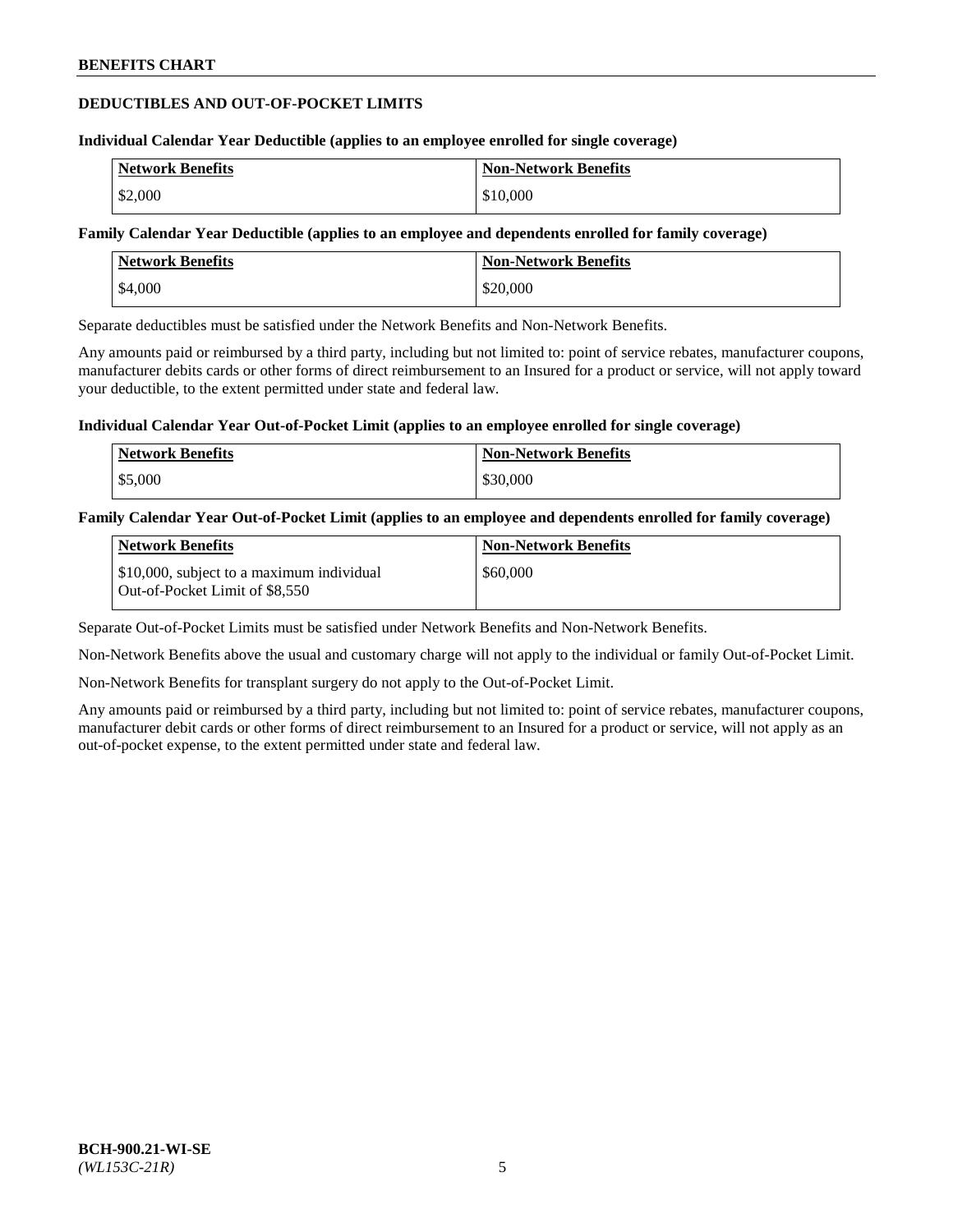# **AMBULANCE AND MEDICAL TRANSPORTATION**

#### **Covered Services:**

We cover ambulance and medical transportation for medical emergencies and as shown below.

We also cover medically necessary, non-emergency transportation if it meets our medical coverage criteria. Covered services and supplies are based on established medical policies, which are subject to periodic review and modification by the medical directors. These medical policies (medical coverage criteria) and applicable prior authorization requirements are available by calling Member Services, or logging on to your "*my*HealthPartners" account a[t healthpartners.com.](https://www.healthpartners.com/hp/index.html)

#### **Ambulance and Medical Transportation (other than non-emergency fixed wing air ambulance transportation)**

| <b>Network Benefits</b>       | <b>Non-Network Benefits</b> |
|-------------------------------|-----------------------------|
| 100% of the charges incurred. | See Network Benefits.       |

#### **Non-Emergency Fixed Wing Air Ambulance Transportation**

| <b>Network Benefits</b>       | <b>Non-Network Benefits</b>  |
|-------------------------------|------------------------------|
| 100% of the charges incurred. | 50% of the charges incurred. |

#### **Not Covered:**

See "Services Not Covered" in the Certificate.

### **AUTISM TREATMENT**

#### **Covered Services:**

Your network provider will coordinate the prior authorization process for any autism treatment services. You may call Member Services at 952-883-5000 or toll-free at 1-800-883-2177 if you have any questions or concerns regarding the authorization process.

Please call Member Services at 952-883-5000 or toll-free at 1-800-883-2177 to request authorization for autism treatment services from a non-network provider.

We cover prior authorized evidence-based intensive-level and nonintensive-level treatment of autism spectrum disorders (autism disorder, Asperger's syndrome or pervasive development disorder not otherwise specified).

Covered services are based on established medical policies, which are subject to periodic review and modification by the medical or dental directors. These medical policies (medical coverage criteria) are available by calling Member Services, or logging on to your "*my*HealthPartners" account at [healthpartners.com.](https://www.healthpartners.com/hp/index.html)

**Intensive-Level Services** for children diagnosed with autism spectrum disorders. Intensive-level services must begin on or after two years of age and end before nine years of age. Intensive-level services, on average, are services provided for more than 20 hours of treatment per week. (The average number of hours a week is calculated over a six-month period.)

| <b>Network Benefits</b>                  | <b>Non-Network Benefits</b>              |
|------------------------------------------|------------------------------------------|
| 100% of the charges incurred.            | 50% of the charges incurred.             |
| Limited to 235 visits per calendar year. | Limited to 235 visits per calendar year. |

The maximum number of visits is combined for Network Benefits and Non-Network Benefits.

### **Intensive-Level Services Lifetime Maximum Benefit**

| <b>Network Benefits</b>                                              | <b>Non-Network Benefits</b>                                          |
|----------------------------------------------------------------------|----------------------------------------------------------------------|
| 4 years of cumulative services under this plan or any<br>other plan. | 4 years of cumulative services under this plan or any<br>other plan. |

The Lifetime Maximum Benefit is combined for Network Benefits and Non-Network Benefits.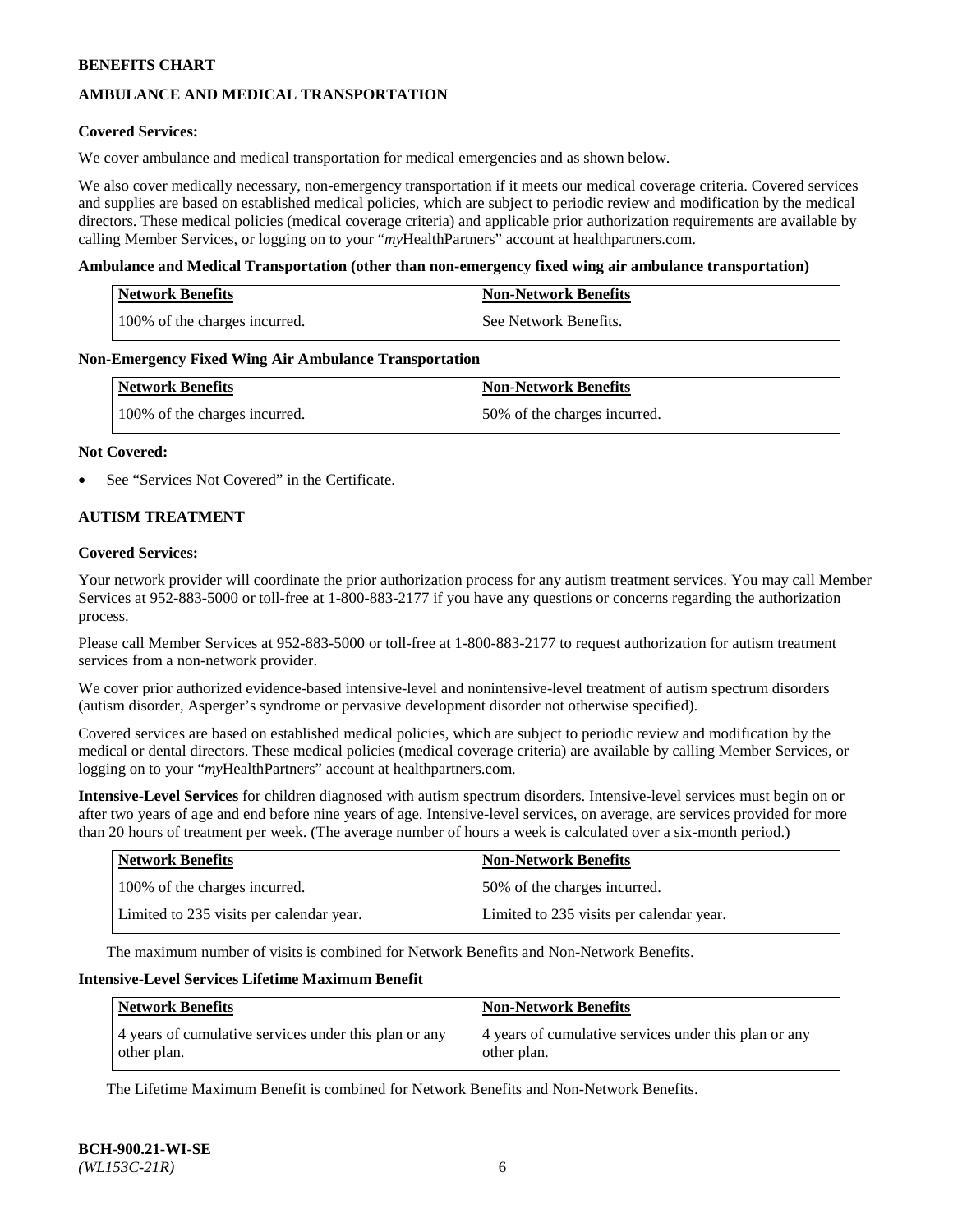#### **Nonintensive-Level Services** for Insureds diagnosed with autism spectrum disorders

| <b>Network Benefits</b>                  | <b>Non-Network Benefits</b>              |
|------------------------------------------|------------------------------------------|
| 100% of the charges incurred.            | 50% of the charges incurred.             |
| Limited to 120 visits per calendar year. | Limited to 120 visits per calendar year. |

The maximum number of visits is combined for Network Benefits and Non-Network Benefits.

#### **Not Covered:**

See "Services Not Covered" in the Certificate.

# **BEHAVIORAL HEALTH SERVICES**

#### **Covered Services:**

Covered services are based on established medical policies, which are subject to periodic review and modification by the medical directors. These medical policies (medical coverage criteria) are available by calling Member Services, or logging on to your "*my*HealthPartners" account at [healthpartners.com.](https://www.healthpartners.com/hp/index.html)

**Transitional Treatment Services.** These are services for the treatment of nervous or mental disorders, alcoholism or other drug abuse problems which are provided to an Insured in a less restrictive manner than are inpatient hospital services but in a more intensive manner than are outpatient services. Transitional treatment services are services offered by a provider, and certified by the Wisconsin Department of Health Services for each of the following (except the last bulleted item):

- Mental health services for covered adults in a day treatment program.
- Mental health services for covered children in a day hospital treatment program.
- Services for persons with chronic mental illness provided through a community support program.
- Residential treatment programs for alcohol and/or drug dependent covered persons.
- Alcohol and Other Drug Abuse (AODA) services in, a day treatment program.
- Services for persons who are experiencing a mental health crisis or who are in a situation likely to turn into a mental health crisis if support is not provided.
- Intensive outpatient programs for the treatment of psychoactive substance use disorders provided in accordance with the patient placement criteria of the American Society of Addiction Medicine.

### **Mental Health Services**

We cover services for mental health diagnoses as described in the Diagnostic and Statistical Manual of Mental Disorders – Fifth Edition (DSM 5) (most recent edition) that lead to significant disruption of function in your life.

We provide coverage for mental health treatment ordered by a Wisconsin court under a valid court order that is issued on the basis of a behavioral care evaluation performed by a licensed psychiatrist or doctoral level licensed psychologist, which includes a diagnosis and an individual treatment plan for care in the most appropriate, least restrictive environment. We must be given a copy of the court order and the behavioral care evaluation, and the service must be a covered benefit under this plan, and the service must be provided by a network provider, or other provider as required by law.

**Outpatient Services:** We cover medically necessary outpatient professional mental health services for evaluation, crisis intervention, and treatment of mental health disorders.

A comprehensive diagnostic assessment will be made of each patient as the basis for a determination by a mental health professional, concerning the appropriate treatment and the extent of services required.

Outpatient services we cover for a diagnosed mental health condition include the following:

- Individual, group, family and multi-family therapy.
- Medication management provided by a physician, certified nurse practitioner, or physician's assistant.
- Psychological testing services for the purposes of determining the differential diagnoses and treatment planning for patients currently receiving behavioral health services.
- Partial hospitalization services in a licensed hospital or community mental health center.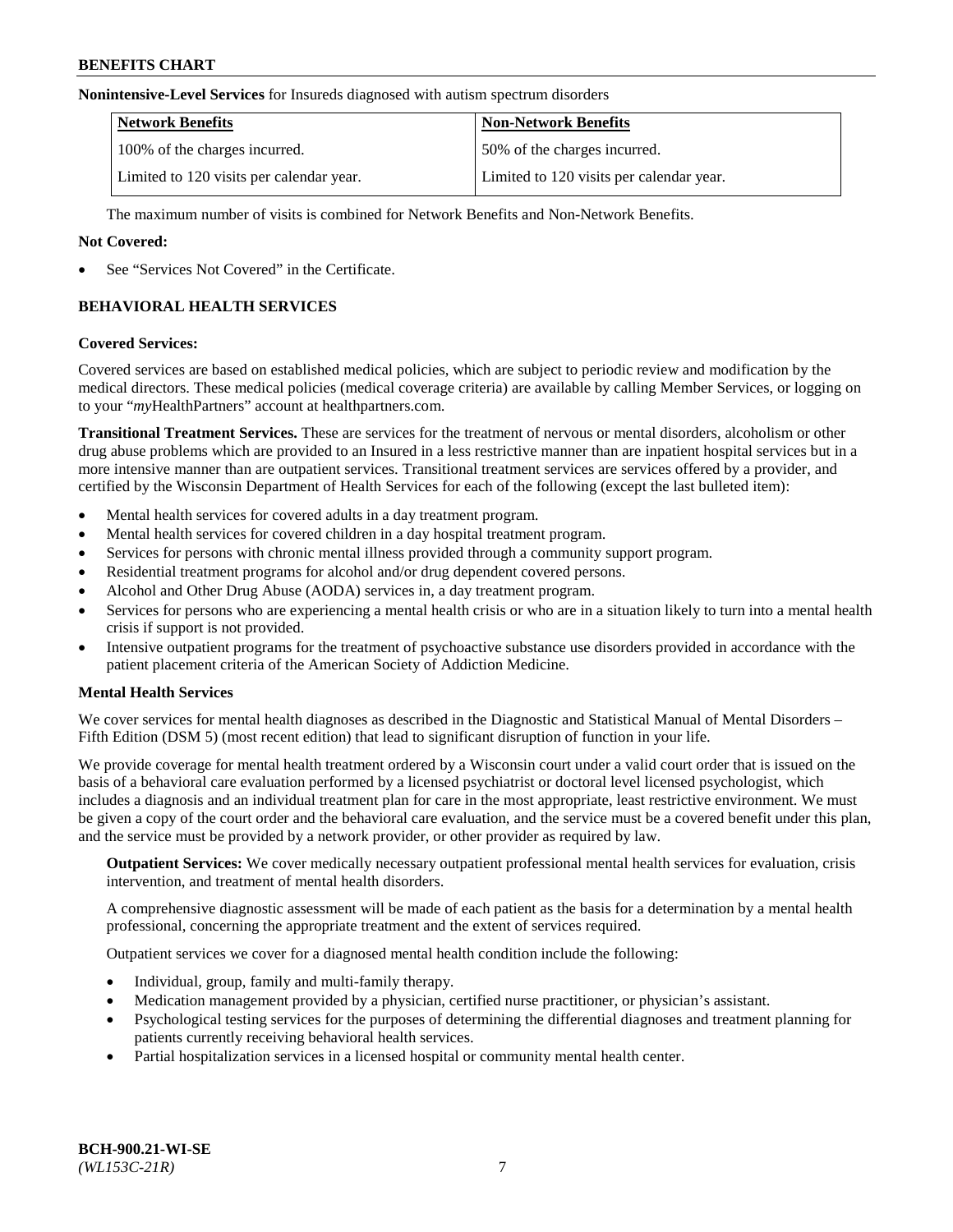- Psychotherapy and nursing services provided in the home if authorized by us.
- Treatment of gender dysphoria that meets medical coverage criteria.

### **Mental Health Office Visits**

| <b>Network Benefits</b>                                                                                                               | <b>Non-Network Benefits</b>  |
|---------------------------------------------------------------------------------------------------------------------------------------|------------------------------|
| 100% of the charges incurred, subject to a<br>copayment of \$30 per visit.                                                            | 50% of the charges incurred. |
| For family therapy, only one copayment will be<br>charged, regardless of the number of Insureds primarily<br>involved in the therapy. |                              |

### **Group Therapy in an Office**

| <b>Network Benefits</b>                                                    | <b>Non-Network Benefits</b>  |
|----------------------------------------------------------------------------|------------------------------|
| 100% of the charges incurred, subject to a<br>copayment of \$15 per visit. | 50% of the charges incurred. |

#### **Mental Health Outpatient Hospital Serivces**

| Network Benefits              | <b>Non-Network Benefits</b>  |
|-------------------------------|------------------------------|
| 100% of the charges incurred. | 50% of the charges incurred. |

**Inpatient Services:** We cover medically necessary inpatient services in a hospital or licensed residential treatment facility and professional services for treatment of mental health disorders. Medical stabilization is covered under inpatient hospital services in the "Hospital and Skilled Nursing Facility Services" section.

We cover residential care for the treatment of eating disorders in a licensed facility, as an alternative to inpatient care, when it is medically necessary and your physician obtains authorization from us.

| Network Benefits              | <b>Non-Network Benefits</b>  |
|-------------------------------|------------------------------|
| 100% of the charges incurred. | 50% of the charges incurred. |

**Transitional Treatment Services:** We cover transitional treatment services described above for treatment of mental and nervous disorders.

| Network Benefits              | Non-Network Benefits         |
|-------------------------------|------------------------------|
| 100% of the charges incurred. | 50% of the charges incurred. |

#### **Substance Abuse Treatment Services**

We cover medically necessary services for assessments by a licensed alcohol and drug counselor and treatment of Substance Related Disorders as defined in the latest edition of the DSM 5.

**Outpatient Services:** We cover medically necessary outpatient professional services for diagnosis and treatment of alcoholism and other drug abuse problems. Substance abuse treatment services must be provided by a program licensed by the local Department of Health Services. Outpatient services we cover for a diagnosed substance abuse disorder include the following:

- Individual, group, family, and multi-family therapy provided in an office setting.
- We cover opiate replacement therapy including methadone and buprenorphine treatment.

### **Substance Abuse Treatment Office Visits**

| Network Benefits                                                           | <b>Non-Network Benefits</b>  |
|----------------------------------------------------------------------------|------------------------------|
| 100% of the charges incurred, subject to a<br>copayment of \$30 per visit. | 50% of the charges incurred. |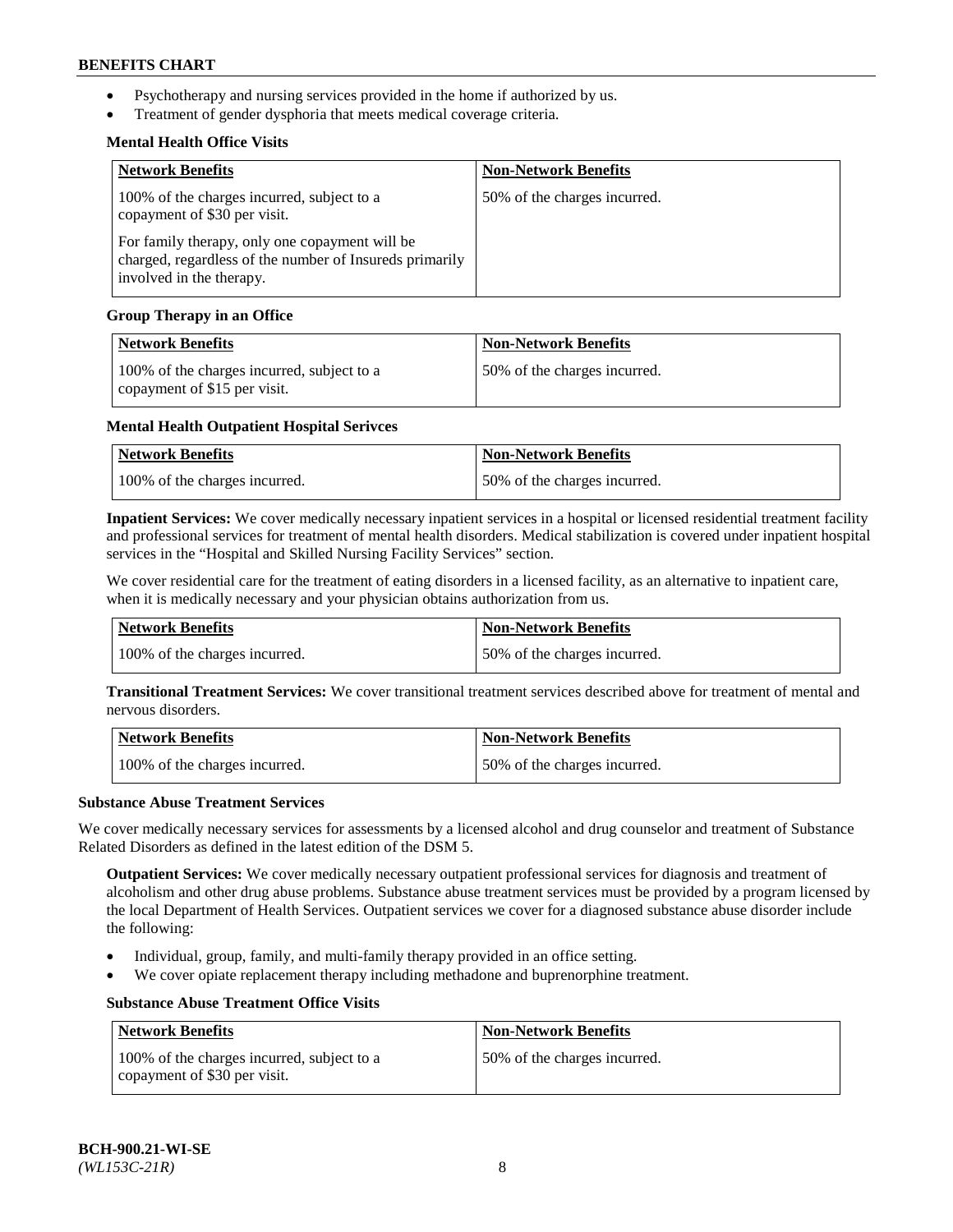#### **Substance Abuse Treatment Outpatient Hospital Serivces**

| Network Benefits              | <b>Non-Network Benefits</b>  |
|-------------------------------|------------------------------|
| 100% of the charges incurred. | 50% of the charges incurred. |

**Inpatient Services:** We cover medically necessary inpatient services in a hospital or a licensed residential primary treatment center.

We cover services provided in a hospital that is licensed by the local state and accredited by Medicare.

**Detoxification Services.** We cover detoxification services in a hospital or community detoxification facility if it is licensed by the local Department of Health Services.

| <b>Network Benefits</b>       | <b>Non-Network Benefits</b>  |
|-------------------------------|------------------------------|
| 100% of the charges incurred. | 50% of the charges incurred. |

**Transitional Treatment Services:** We cover transitional treatment services described above for treatment of alcoholism or other drug abuse problems.

| Network Benefits              | <b>Non-Network Benefits</b>  |
|-------------------------------|------------------------------|
| 100% of the charges incurred. | 50% of the charges incurred. |

**Additional Mental Health and Substance Abuse Treatment Benefits for a Dependent Child Who is a Student:** If a dependent child is a student in a school and that school is located in Wisconsin, but outside of our service area, we cover services as required under Wisconsin Statute 609.655.

| <b>Network Benefits</b>       | <b>Non-Network Benefits</b>  |
|-------------------------------|------------------------------|
| 100% of the charges incurred. | 50% of the charges incurred. |

#### **Not Covered:**

See "Services Not Covered" in the Certificate.

### **CHIROPRACTIC SERVICES**

#### **Covered Services:**

We cover chiropractic services for rehabilitative care. Chiropractic services are adjustments to any abnormal articulations of the human body, especially those of the spinal column, for the purpose of giving freedom of action to impinged nerves that may cause pain or deranged function.

Massage therapy which is performed in conjunction with other treatment/modalities by a chiropractor, is part of a prescribed treatment plan and is not billed separately is covered

| <b>Network Benefits</b>                                                    | <b>Non-Network Benefits</b>  |
|----------------------------------------------------------------------------|------------------------------|
| 100% of the charges incurred, subject to a<br>copayment of \$60 per visit. | 50% of the charges incurred. |

### **Not Covered:**

- Massage therapy for the purpose of comfort or convenience of the Insured.
- See "Services Not Covered" in the Certificate.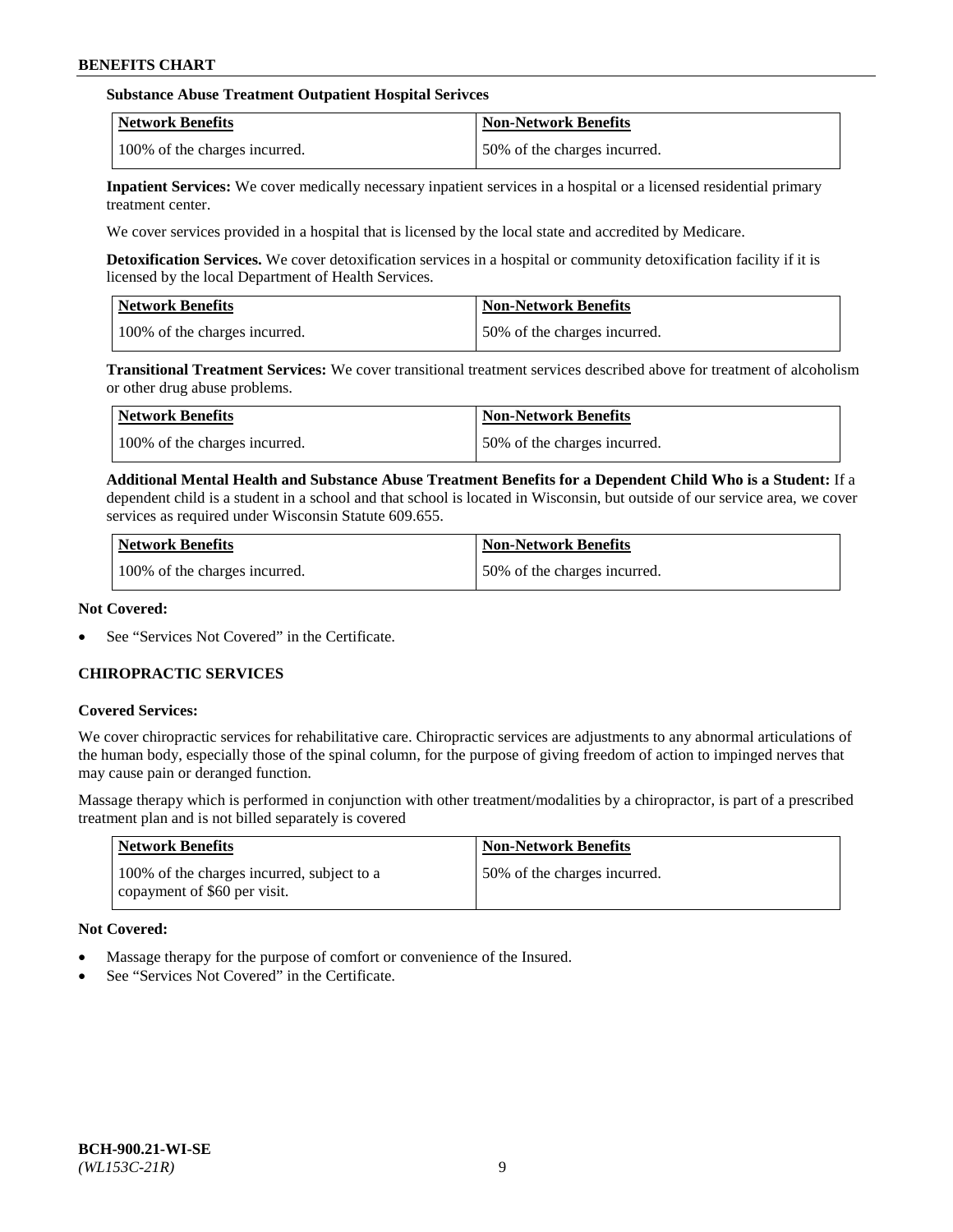# **CLINICAL TRIALS**

### **Covered Services:**

We cover certain routine services if you participate in a Phase I, Phase II, Phase III or Phase IV approved clinical trial that is conducted in relation to the prevention, detection, or treatment of cancer or other life-threatening disease or condition as defined in the Affordable Care Act. Approved clinical trials include (1) federally funded trials when the study or investigation is approved or funded by any of the federal agencies defined in the Public Health Services Act, section 2709 (d) (1) (A); (2) the study or investigation is conducted under an investigational new drug application reviewed by the Food and Drug Administration; and (3) the study or investigation is a drug trial that is exempt from having such an investigational new drug application. We cover routine patient costs for services that would be eligible under the Certificate and this Benefits Chart if the service were provided outside of a clinical trial.

| Network Benefits                                        | <b>Non-Network Benefits</b>                           |
|---------------------------------------------------------|-------------------------------------------------------|
| Coverage level is same as corresponding Network         | Coverage level is same as corresponding               |
| Benefits, depending on type of service provided such as | Non-Network Benefits, depending on type of service    |
| Office Visits for Illness or Injury, Inpatient or       | provided such as Office Visits for Illness or Injury, |
| Outpatient Hospital Services.                           | Inpatient or Outpatient Hospital Services.            |

### **Not Covered:**

- The investigative or experimental item, device or service itself.
- Items or services that are provided solely to satisfy data collection and analysis needs and that are not used in the direct clinical management of the patient.
- A service that is clearly inconsistent with widely accepted and established standards of care for a particular diagnosis.
- See "Services Not Covered" in the Certificate.

### **DENTAL SERVICES**

### **Covered Services:**

We cover services as described below.

**Accidental Dental Services:** We cover dentally necessary services to treat and restore damage done to sound, natural, unrestored teeth as a result of an accidental injury. Coverage is for damage caused by external trauma to face and mouth only, not for cracked or broken teeth, which result from biting or chewing. We cover restorations, root canals, crowns and replacement of teeth lost that are directly related to the accident in which the Insured was involved. We cover initial exam, x-rays and palliative treatment including extractions, and other oral surgical procedures directly related to the accident. Subsequent treatment must be initiated within the policies time-frame and must be directly related to the accident. We do not cover restoration and replacement of teeth that are not "sound and natural" at the time of the accident.

Full mouth rehabilitations to correct occlusion (bite) and malocclusion (misaligned teeth not due to the accident) are not covered.

When an implant-supported dental prosthetic treatment is pursued, the accidental dental benefit will be applied to the prosthetic procedure. Benefits are limited to the amount that would be paid toward the placement of a removable dental prosthetic appliance that could be used in the absence of implant treatment. Care must be provided or pre-authorized by a HealthPartners dentist.

| Network Benefits              | <b>Non-Network Benefits</b>  |
|-------------------------------|------------------------------|
| 100% of the charges incurred. | 50% of the charges incurred. |

For all accidental dental services, treatment and/or restoration must be initiated within six months of the date of the injury. Coverage is limited to the initial course of treatment and/or initial restoration. Services must be provided within 24 months of the date of injury to be covered.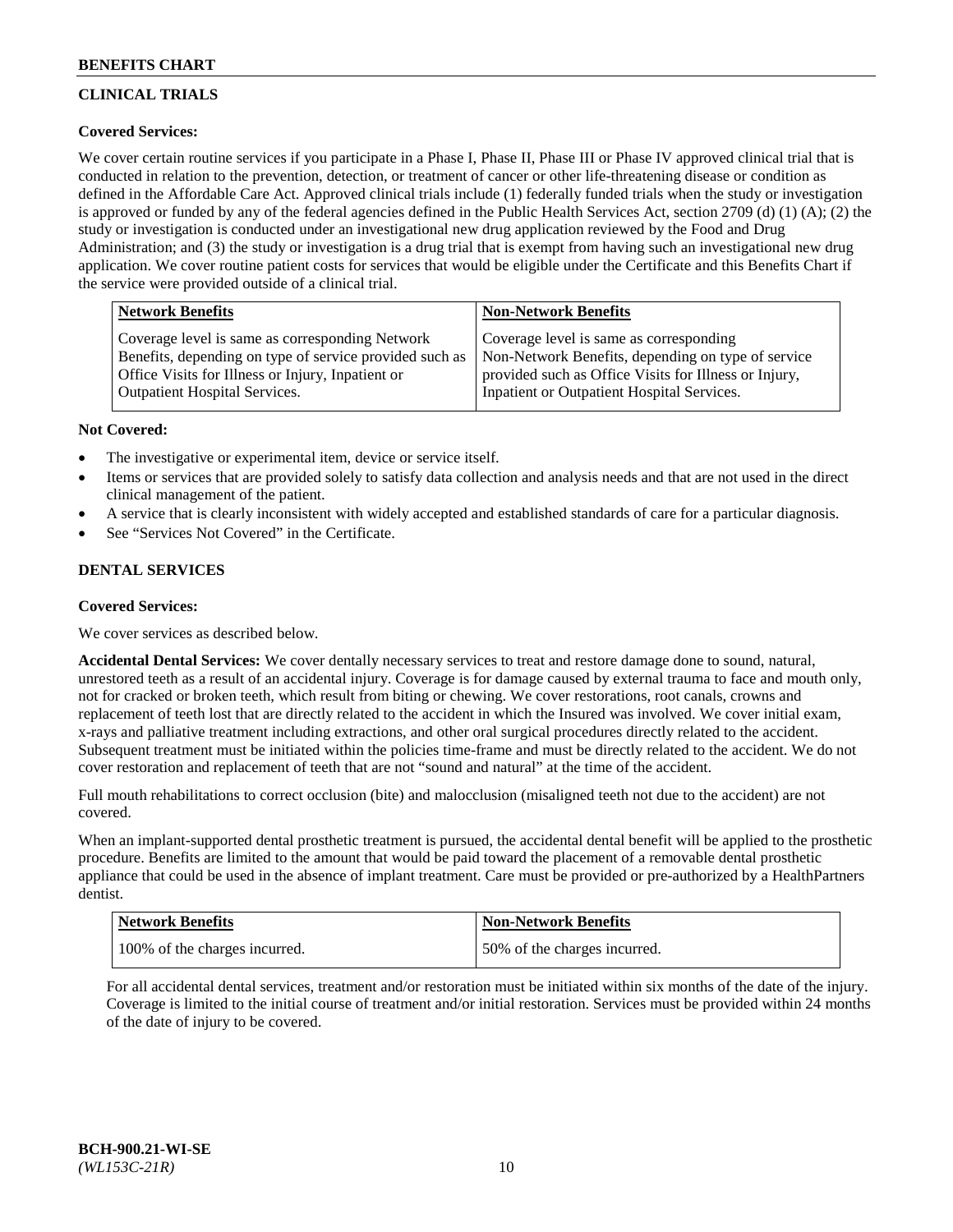# **Medical Referral Dental Services**

**Medically Necessary Outpatient Dental Services:** We cover medically necessary outpatient dental services. Coverage is limited to dental services required for treatment of an underlying medical condition, e.g., removal of teeth to complete radiation treatment for cancer of the jaw, cysts and lesions.

| <b>Network Benefits</b>       | Non-Network Benefits         |
|-------------------------------|------------------------------|
| 100% of the charges incurred. | 50% of the charges incurred. |

**Medically Necessary Hospitalization and Anesthesia for Dental Care:** We cover medically necessary hospitalization for dental care. This is limited to charges incurred by an Insured who: (1) is a child under age  $5$ ; (2) is severely disabled; (3) has a medical condition, and requires hospitalization or general anesthesia for dental care treatment; or (4) is a child between ages 5 and 12 and care in dental offices has been attempted unsuccessfully and usual methods of behavior modification have not been successful, or when extensive amounts of restorative care, exceeding four appointments, are required. Coverage is limited to facility and anesthesia charges. Oral surgeon/dentist professional fees are not covered. The following are examples, though not all-inclusive, of medical conditions which may require hospitalization for dental services: severe asthma, severe airway obstruction or hemophilia. Hospitalization required due to the behavior of the Insured or due to the extent of the dental procedure is not covered.

| Network Benefits              | <b>Non-Network Benefits</b>  |
|-------------------------------|------------------------------|
| 100% of the charges incurred. | 50% of the charges incurred. |

**Medical Complications of Dental Care:** We cover medical complications of dental care. Treatment must be medically necessary care and related to medical complications of non-covered dental care, including complications of the head, neck, or substructures.

| Network Benefits              | Non-Network Benefits         |
|-------------------------------|------------------------------|
| 100% of the charges incurred. | 50% of the charges incurred. |

**Oral Surgery:** We cover oral surgery. Coverage is limited to treatment of medical conditions requiring oral surgery, such as treatment of oral neoplasm, non-dental cysts, fracture of the jaws, trauma of the mouth and jaws, and any other oral surgery procedures provided as medically necessary dental services.

| Network Benefits              | <b>Non-Network Benefits</b>  |
|-------------------------------|------------------------------|
| 100% of the charges incurred. | 50% of the charges incurred. |

**Treatment of Cleft Lip and Cleft Palate:** We cover treatment of cleft lip and cleft palate of a dependent child, including orthodontic treatment and oral surgery directly related to the cleft. Dental services which are not required for the treatment of cleft lip or cleft palate are not covered. If a dependent child covered under the Certificate and Benefits Chart is also covered under a dental plan which includes orthodontic services, that dental plan shall be considered primary for the necessary orthodontic services. Oral appliances are subject to the same copayment, conditions and limitations as durable medical equipment.

| <b>Network Benefits</b>                               | <b>Non-Network Benefits</b>                            |
|-------------------------------------------------------|--------------------------------------------------------|
| Coverage level is same as corresponding Network       | Coverage level is same as corresponding                |
| Benefits, depending on type of service provided, such | Non-Network Benefits, depending on type of service     |
| as Office Visits for Illness or Injury, Inpatient or  | provided, such as Office Visits for Illness or Injury, |
| Outpatient Hospital Services.                         | Inpatient or Outpatient Hospital Services.             |

**Treatment of Temporomandibular Disorder (TMD) and Craniomandibular Disorder (CMD):** We cover diagnostic procedures, surgical treatment and non-surgical treatment (including intraoral splint therapy devices) for temporomandibular disorder (TMD) and craniomandibular disorder (CMD), which is medically necessary care. Dental services which are not required to directly treat TMD or CMD are not covered.

| <b>Network Benefits</b>       | <b>Non-Network Benefits</b>  |
|-------------------------------|------------------------------|
| 100% of the charges incurred. | 50% of the charges incurred. |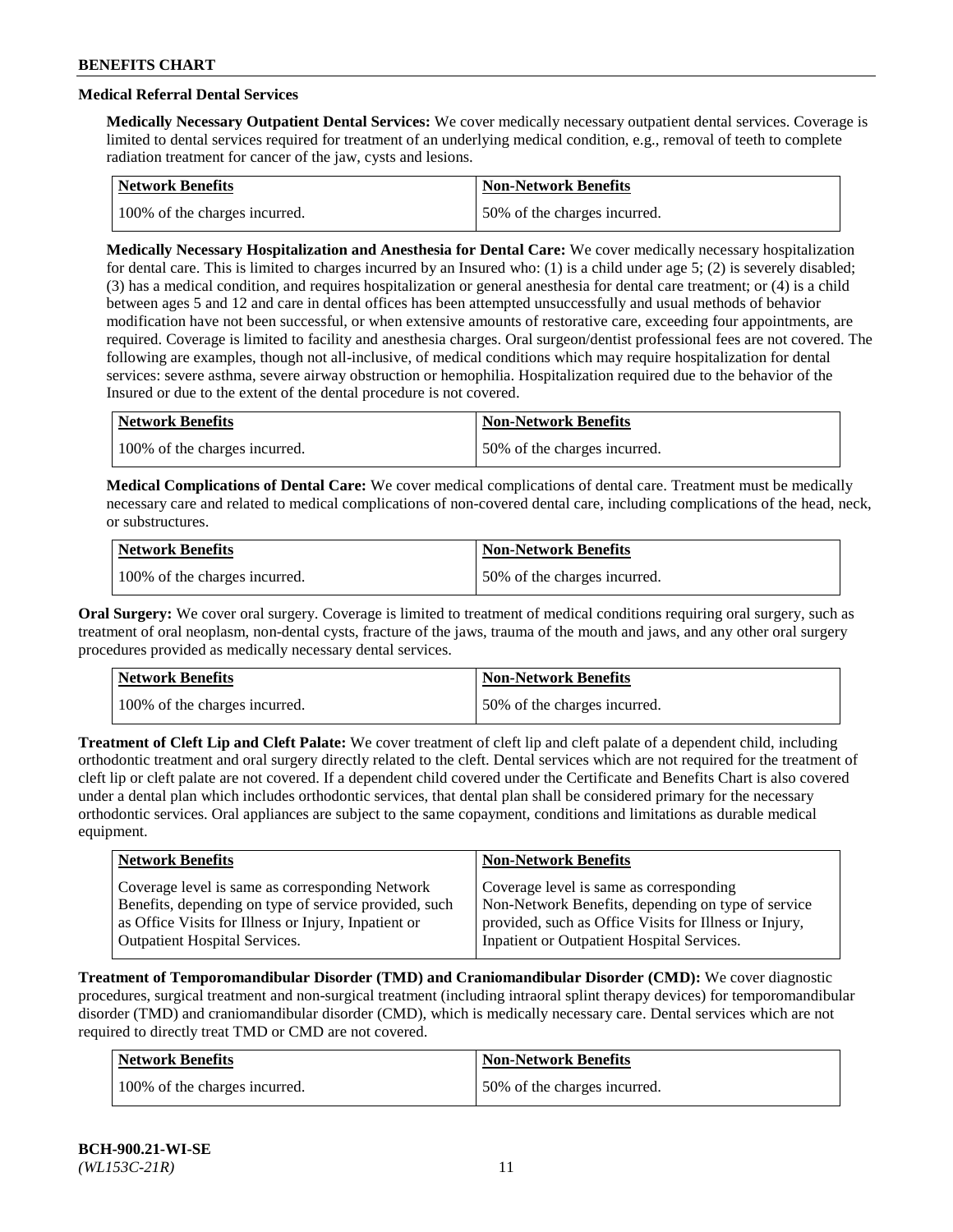### **Not Covered:**

- Dental treatment, procedures or services not listed in this Benefits Chart.
- Accident-related dental services if treatment is: (1) provided to teeth which are not sound and natural; (2) to teeth which have been restored; (3) initiated beyond six months from the date of the injury; (4) received beyond the initial treatment or restoration; or (5) received beyond 24 months from the date of injury.
- Oral surgery to remove wisdom teeth.
- Orthognathic treatment or procedures and all related services.
- See "Services Not Covered" in the Certificate.

### **DIAGNOSTIC IMAGING SERVICES**

#### **Covered Services:**

We cover diagnostic imaging, when ordered by a provider and provided in a clinic or outpatient hospital facility.

For Network Benefits, non-emergent, scheduled outpatient Magnetic Resonance Imaging (MRI) and Computed Tomography (CT) must be provided at a designated facility. Your physician or facility will obtain or verify prior authorization for these services, as needed.

We cover services provided in a clinic or outpatient hospital facility. To see the benefit level for inpatient hospital or skilled nursing facility services, see benefits under "Inpatient Hospital and Skilled Nursing Facility Services".

#### **Outpatient Magnetic Resonance Imaging (MRI) and Computed Tomography (CT)**

| <b>Network Benefits</b>       | <b>Non-Network Benefits</b>  |
|-------------------------------|------------------------------|
| 100% of the charges incurred. | 50% of the charges incurred. |

# **All Other Outpatient Diagnostic Imaging Services**

#### **Services for Illness or Injury**

| <b>Network Benefits</b>       | Non-Network Benefits         |
|-------------------------------|------------------------------|
| 100% of the charges incurred. | 50% of the charges incurred. |

#### **Preventive Services (MRI/CT procedures are not considered preventive)**

Diagnostic imaging services associated with preventive services are covered at the benefit level shown in the "Preventive Services" section of this Benefits Chart.

#### **Not Covered:**

See "Services Not Covered" in the Certificate.

### **DURABLE MEDICAL EQUIPMENT, PROSTHETICS, ORTHOTICS AND SUPPLIES**

#### **Covered Services:**

We cover equipment and services, as described below.

We cover durable medical equipment and services, prosthetics, orthotics and supplies, subject to the limitations below, including certain disposable supplies, enteral feedings and the following diabetic supplies and equipment: glucose monitors, insulin pumps limited to the purchase of one pump per year, syringes, blood and urine test strips and other diabetic supplies as deemed medically appropriate and necessary, for Insureds with gestational, Type I or Type II diabetes.

We cover external hearing aids, cochlear implants, and related treatment prescribed by a physician or by a licensed audiologist for Insureds under 18 years of age who have hearing loss.

We also cover basic hearing aids for Insureds age 18 or older for the correction of a hearing impairment.

Osseointegrated or bone-anchored hearing aids are only covered for Insureds who have hearing loss that is not correctable by any other procedure.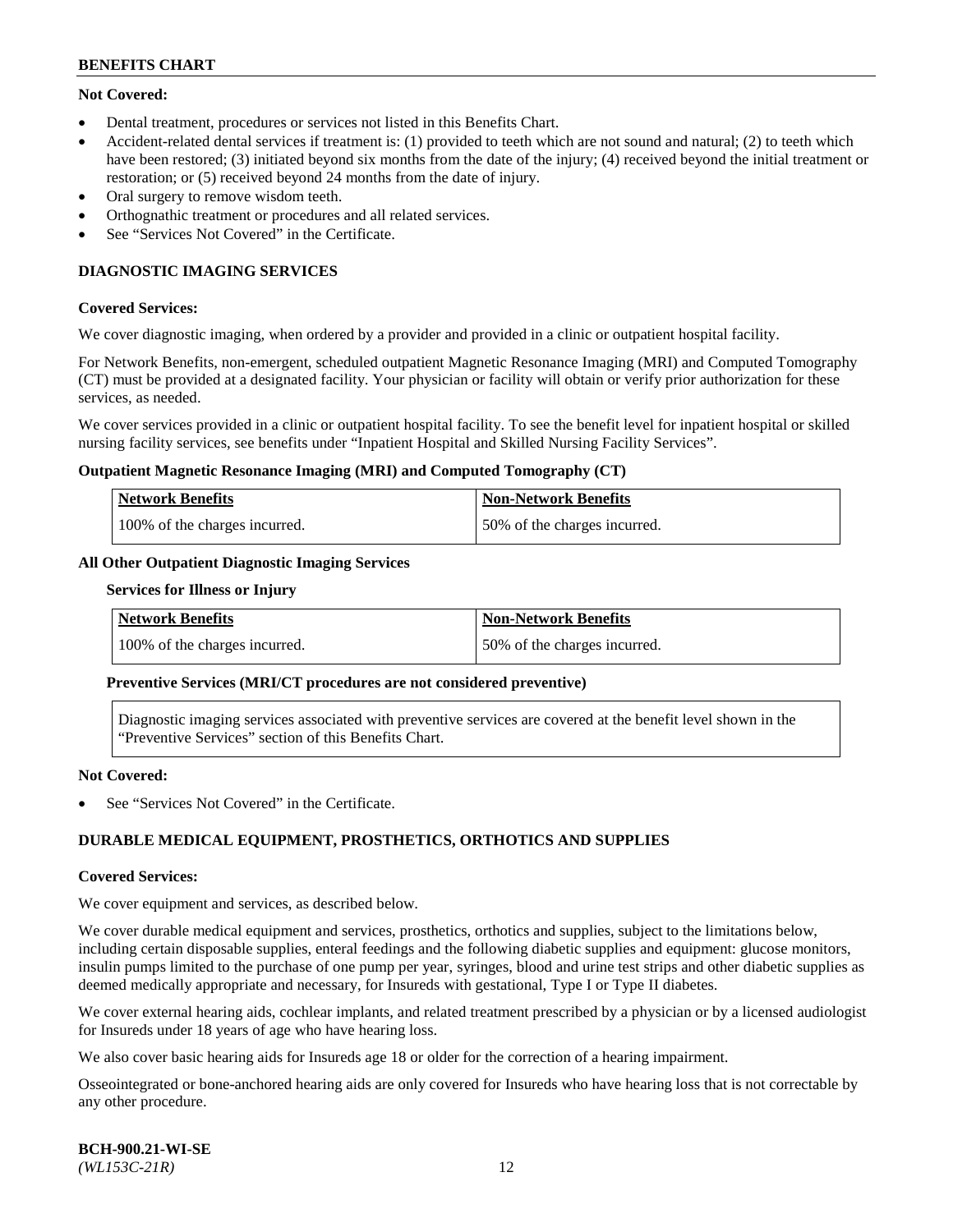Hearing aids are limited to one basic, standard hearing aid for each ear every three years.

A basic hearing aid is defined as a hearing device that consists of a microphone, amplifier, volume control, battery and receiver, which is up to date using the latest technology. It does not include upgrades above and beyond the functionality of a basic hearing aid, including, but not limited to, hearing improvements for group settings, background noise, Bluetooth/remote control functionality, or extended warranties. Charges for upgrades above the cost of a basic, standard hearing aid are not covered.

### **Diabetic Supplies Purchased at a Pharmacy**

| <b>Network Benefits</b>       | <b>Non-Network Benefits</b>  |
|-------------------------------|------------------------------|
| 100% of the charges incurred. | 50% of the charges incurred. |

#### **Diabetic Supplies Purchased from a Non-Pharmacy Provider**

| Network Benefits                                                      | <b>Non-Network Benefits</b>  |
|-----------------------------------------------------------------------|------------------------------|
| 100% of the charges incurred if purchased from an<br>approved vendor. | 50% of the charges incurred. |

#### **Special Dietary Treatment for Phenylketonuria (PKU) if it meets our medical coverage criteria**

| Network Benefits              | <b>Non-Network Benefits</b>  |
|-------------------------------|------------------------------|
| 100% of the charges incurred. | 50% of the charges incurred. |

#### **Oral Amino Acid Based Elemental Formula if it meets our Medical Coverage Criteria**

| <b>Network Benefits</b>       | <b>Non-Network Benefits</b>  |
|-------------------------------|------------------------------|
| 100% of the charges incurred. | 50% of the charges incurred. |

#### **All Other Durable Medical Equipment, Prosthetics, Orthotics and Supplies**

| <b>Network Benefits</b>       | <b>Non-Network Benefits</b>  |
|-------------------------------|------------------------------|
| 100% of the charges incurred. | 50% of the charges incurred. |

### **Limitations:**

Coverage of durable medical equipment is limited by the following:

- No more than a 93-day supply of diabetic supplies are covered and dispensed at a time.
- Payment will not exceed the cost of an alternate piece of equipment or service that is effective and medically necessary.
- For prosthetic benefits, other than oral appliances for cleft lip and cleft palate, payment will not exceed the cost of an alternate piece of equipment or service that is effective, medically necessary and enables Insureds to conduct standard activities of daily living.
- We reserve the right to determine if an item will be approved for rental vs. purchase.
- We require that certain diabetic supplies and equipment be purchased at a pharmacy.
- Diabetic supplies and equipment are limited to certain models and brands.
- Durable medical equipment and supplies must be obtained or repaired by approved vendors.
- Covered services and supplies are based on established medical policies which are subject to periodic review and modification by the medical or dental directors. Our medical policy for diabetic supplies includes information on our required models and brands. These medical policies (medical coverage criteria) are available by calling Member Services, or logging on to your "*my*HealthPartners" account a[t healthpartners.com.](https://www.healthpartners.com/hp/index.html)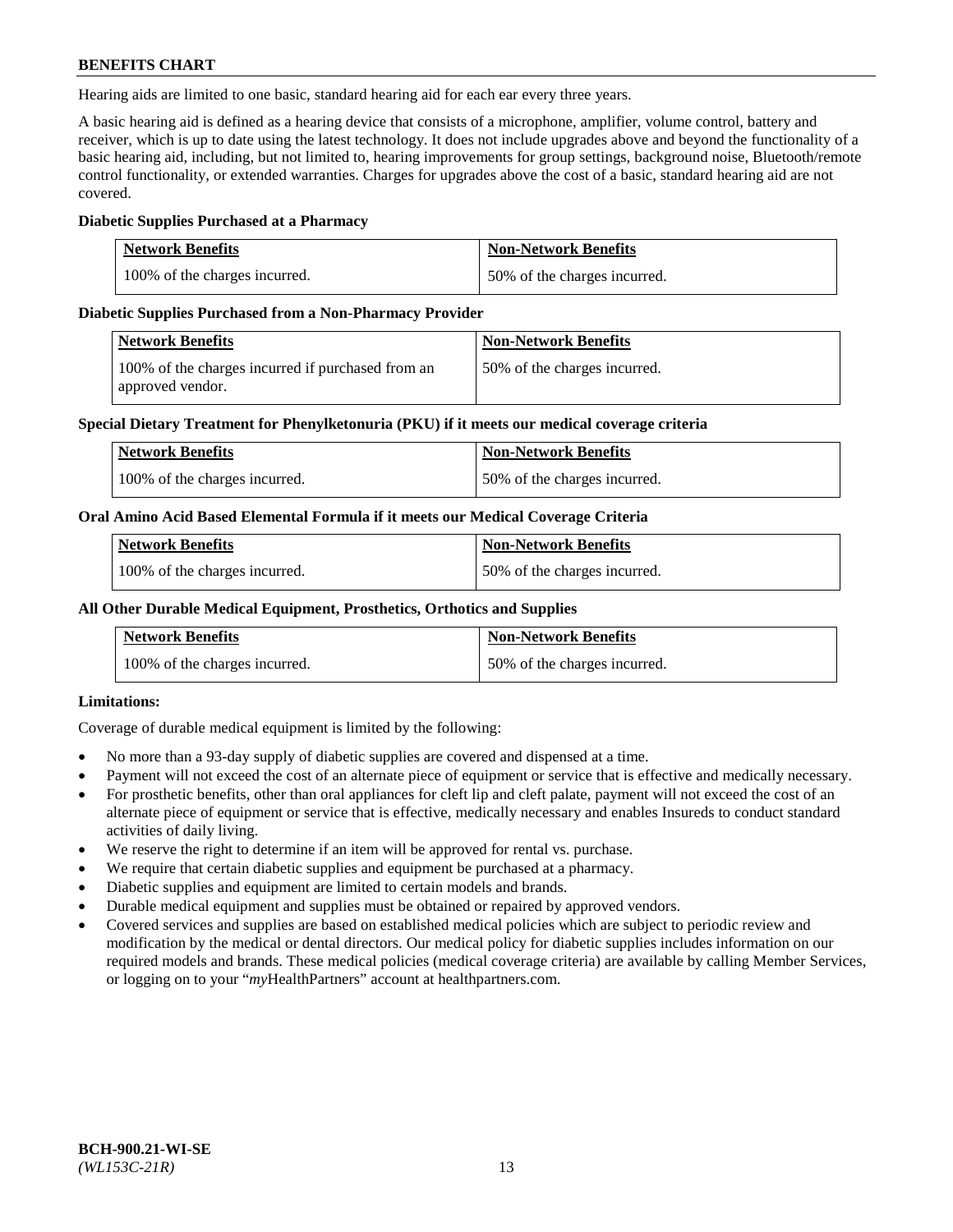## **Not Covered:**

Items which are not eligible for coverage include, but are not limited to:

- Replacement or repair of any covered items, if the items are (i) damaged or destroyed by misuse, abuse or carelessness, (ii) lost; or (iii) stolen.
- Duplicate or similar items.
- Labor and related charges for repair of any covered items which are more than the cost of replacement by an approved vendor.
- Sales tax, mailing, delivery charges, service call charges.
- Items which are primarily educational in nature or for hygiene, vocation, comfort, convenience or recreation.
- Communication aids or devices: equipment to create, replace or augment communication abilities including, but not limited to, speech processors, receivers, communication boards, or computer or electronic assisted communication.
- Implantable and osseointegrated or bone-anchored hearing aids and their fitting, except as specifically described in this Benefits Chart. This exclusion does not apply to cochlear implants.
- Eyeglasses, contact lenses and their fitting, measurement and adjustment, except as specifically described in this Benefits Chart.
- Hair prostheses (wigs).
- Household equipment which primarily has customary uses other than medical, such as, but not limited to, exercise cycles, air purifiers, central or unit air conditioners, water purifiers, non-allergenic pillows, mattresses or waterbeds.
- Household fixtures including, but not limited to, escalators or elevators, ramps, swimming pools and saunas.
- Modifications to the structure of the home including, but not limited to, wiring, plumbing or charges for installation of equipment.
- Vehicle, car or van modifications including, but not limited to, hand brakes, hydraulic lifts and car carrier.
- Rental equipment while owned equipment is being repaired by non-contracted vendors, beyond one month rental of medically necessary equipment.
- Other equipment and supplies, including but not limited to assistive devices, that we determine are not eligible for coverage.
- See "Services Not Covered" in the Certificate.

# **EMERGENCY AND URGENTLY NEEDED CARE SERVICES**

### **Covered Services:**

We cover services for emergency care and urgently needed care if the services are otherwise eligible for coverage under the Certificate.

**Urgently Needed Care.** These are services to treat an unforeseen illness or injury that:

- are required in order to prevent a serious deterioration in your health; and
- cannot be delayed until the next available clinic or office hours.

| <b>Network Benefits</b>                                                    | <b>Non-Network Benefits</b> |
|----------------------------------------------------------------------------|-----------------------------|
| 100% of the charges incurred, subject to a<br>copayment of \$60 per visit. | See Network Benefits.       |

#### **Emergency Care.** These are services to treat:

- the sudden, unexpected onset of illness or injury which, if left untreated or unattended until the next available clinic or office hours, would result in hospitalization; or
- a condition requiring professional health services immediately necessary to preserve life or stabilize health.

When reviewing claims for coverage of emergency services, our medical director will take into consideration a reasonable layperson's belief that the circumstances required immediate medical care that could not wait until the next working day or next available clinic appointment.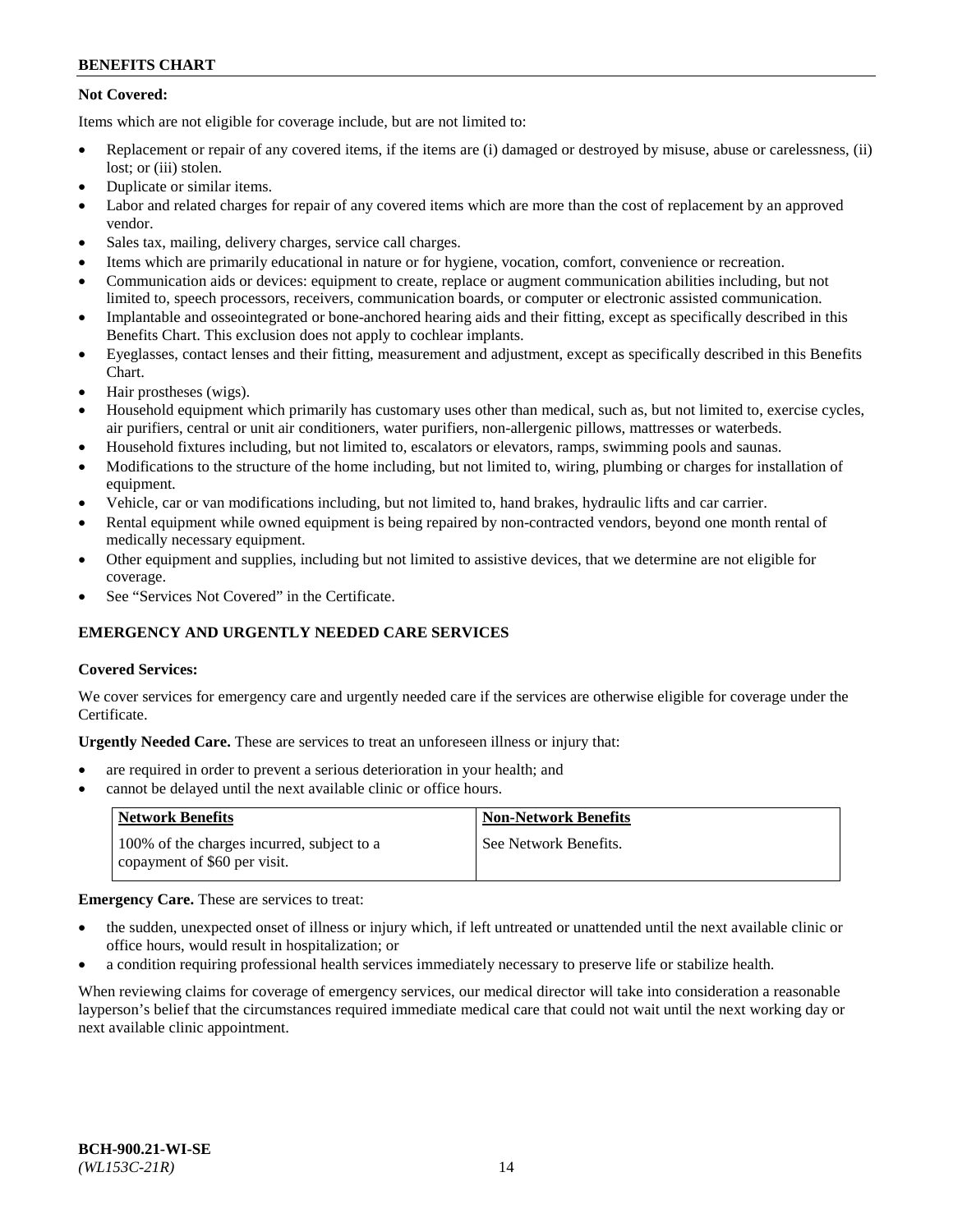#### **Emergency Care in a Hospital Emergency Room, including Professional Services of a Physician**

| <b>Network Benefits</b>                                                                   | <b>Non-Network Benefits</b> |
|-------------------------------------------------------------------------------------------|-----------------------------|
| 100% of the charges incurred, subject to a<br>copayment of \$325 per visit.               | See Network Benefits.       |
| Emergency room copayment is waived if admitted for<br>the same condition within 24 hours. |                             |

#### **Inpatient Emergency Care in a Hospital**

| <b>Network Benefits</b>       | <b>Non-Network Benefits</b> |
|-------------------------------|-----------------------------|
| 100% of the charges incurred. | See Network Benefits.       |

# **Not Covered:**

• See "Services Not Covered" in the Certificate.

### **GENE THERAPY**

#### **Covered Services:**

We cover gene therapy treatment if it meets our medical coverage criteria.

| <b>Non-Network Benefits</b> |
|-----------------------------|
| No coverage.                |
|                             |
|                             |
|                             |
|                             |

### **Limitations:**

- Gene therapy must be provided by a designated provider.
- Specific types of gene therapy are limited to therapies and conditions specified in our medical coverage criteria.

#### **Not Covered:**

• See "Services Not Covered" in the Certificate.

### **HEALTH EDUCATION**

#### **Covered Services:**

We cover education for preventive services and education for the management of chronic health problems (such as diabetes).

| <b>Network Benefits</b>                                     | Non-Network Benefits         |
|-------------------------------------------------------------|------------------------------|
| 100% of the charges incurred.<br>Deductible does not apply. | 50% of the charges incurred. |

#### **Not Covered:**

• See "Services Not Covered" in the Certificate.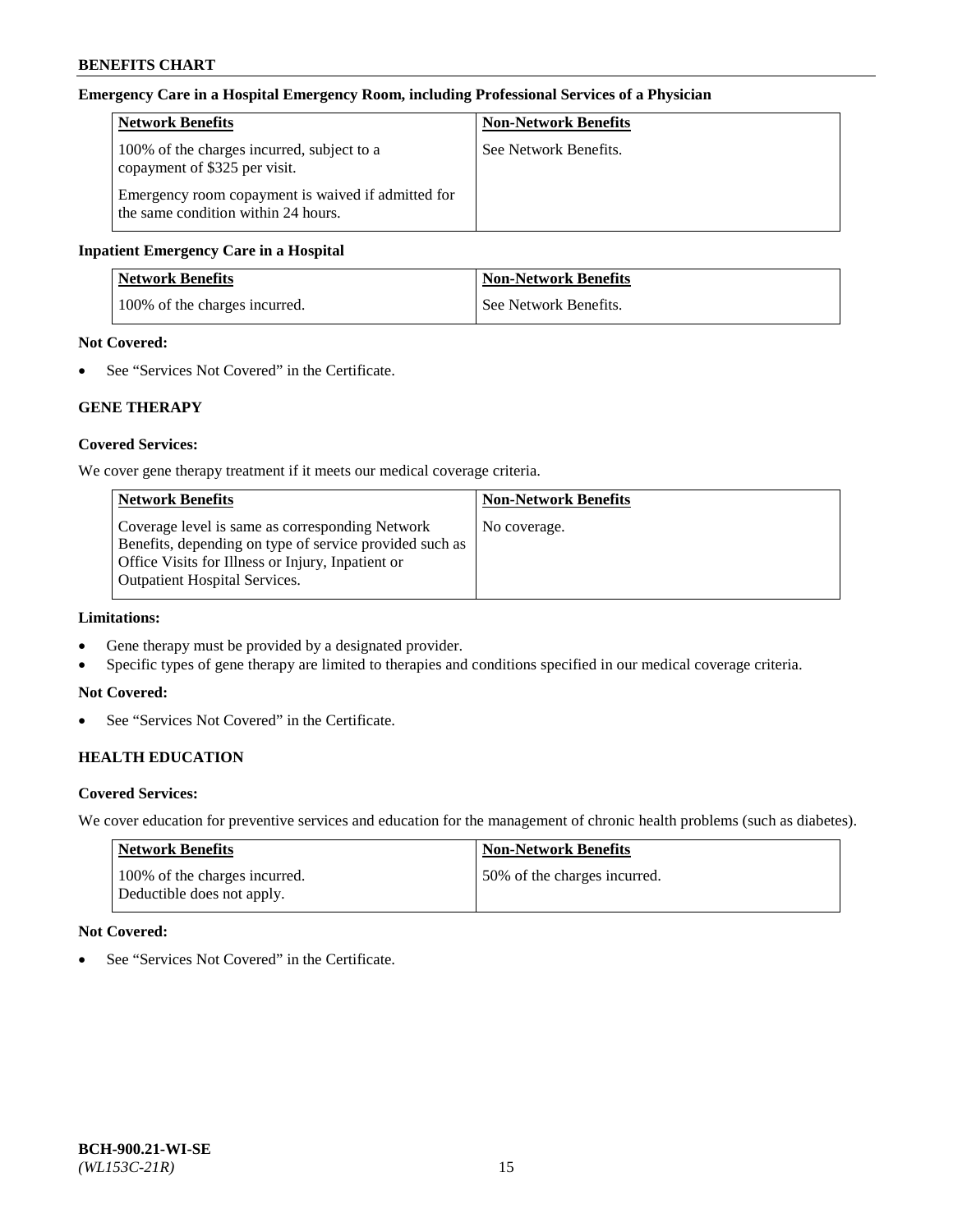# **HOME-BASED HEALTH ASSESSMENT PROGRAM**

### **Covered Services:**

If you meet our criteria for coverage, you may qualify for our home-based comprehensive health risk assessment program. The program covers a health assessment with a designated nurse practitioner.

| <b>Network Benefits</b>                                     | <b>Non-Network Benefits</b> |
|-------------------------------------------------------------|-----------------------------|
| 100% of the charges incurred.<br>Deductible does not apply. | No coverage.                |

### **Not Covered:**

See "Services Not Covered" in the Certificate.

# **HOME HEALTH SERVICES**

# **Covered Services:**

We cover skilled nursing services, physical therapy, occupational therapy, speech therapy, respiratory therapy and other therapeutic services, non-routine prenatal and postnatal services, routine postnatal well child visits, as described in our medical coverage criteria, phototherapy services for newborns, home health aide services and other eligible home health services when provided in your home, if you are homebound (i.e., unable to leave home without considerable effort due to a medical condition). Lack of transportation does not constitute homebound status. For phototherapy services for newborns and high risk prenatal services, supplies and equipment are included.

We cover total parenteral nutrition/intravenous ("TPN/IV") therapy, equipment, supplies and drugs in connection with IV therapy. IV line care kits are covered under Durable Medical Equipment.

We cover palliative care benefits. Palliative care includes symptom management, education and establishing goals of care. We waive the requirement that you be homebound for a limited number of home visits for palliative care (as shown in this Benefits Chart), if you have a life-threatening, non-curable condition which has a prognosis of survival of two years or less. Additional palliative care visits are eligible under the home health services benefit if you are homebound and meet all other requirements defined in this section.

You do not need to be homebound to receive total parenteral nutrition/intravenous ("TPN/IV") therapy.

Home health services are eligible and covered only when:

- medically necessary; and
- provided as rehabilitative care, terminal care or maternity care; and
- ordered by a physician, and included in the written home care plan.

### **Physical Therapy, Occupational Therapy, Speech Therapy, Respiratory Therapy, Home Health Aide Services and Palliative Care**

| Network Benefits              | <b>Non-Network Benefits</b>  |
|-------------------------------|------------------------------|
| 100% of the charges incurred. | 50% of the charges incurred. |

**TPN/IV Therapy, Skilled Nursing Services, Non-Routine Prenatal/Postnatal Services, and Phototherapy**

| Network Benefits              | <b>Non-Network Benefits</b>  |
|-------------------------------|------------------------------|
| 100% of the charges incurred. | 50% of the charges incurred. |

Each 24-hour visit (or shifts up to 24-hour visits) equals one visit and counts toward the Maximum visits for all other services shown below. Any visit that lasts less than 24 hours regardless of the length of the visit, will count as one visit toward the Maximum visits for all other services shown below. All visits must be medically necessary and benefit eligible.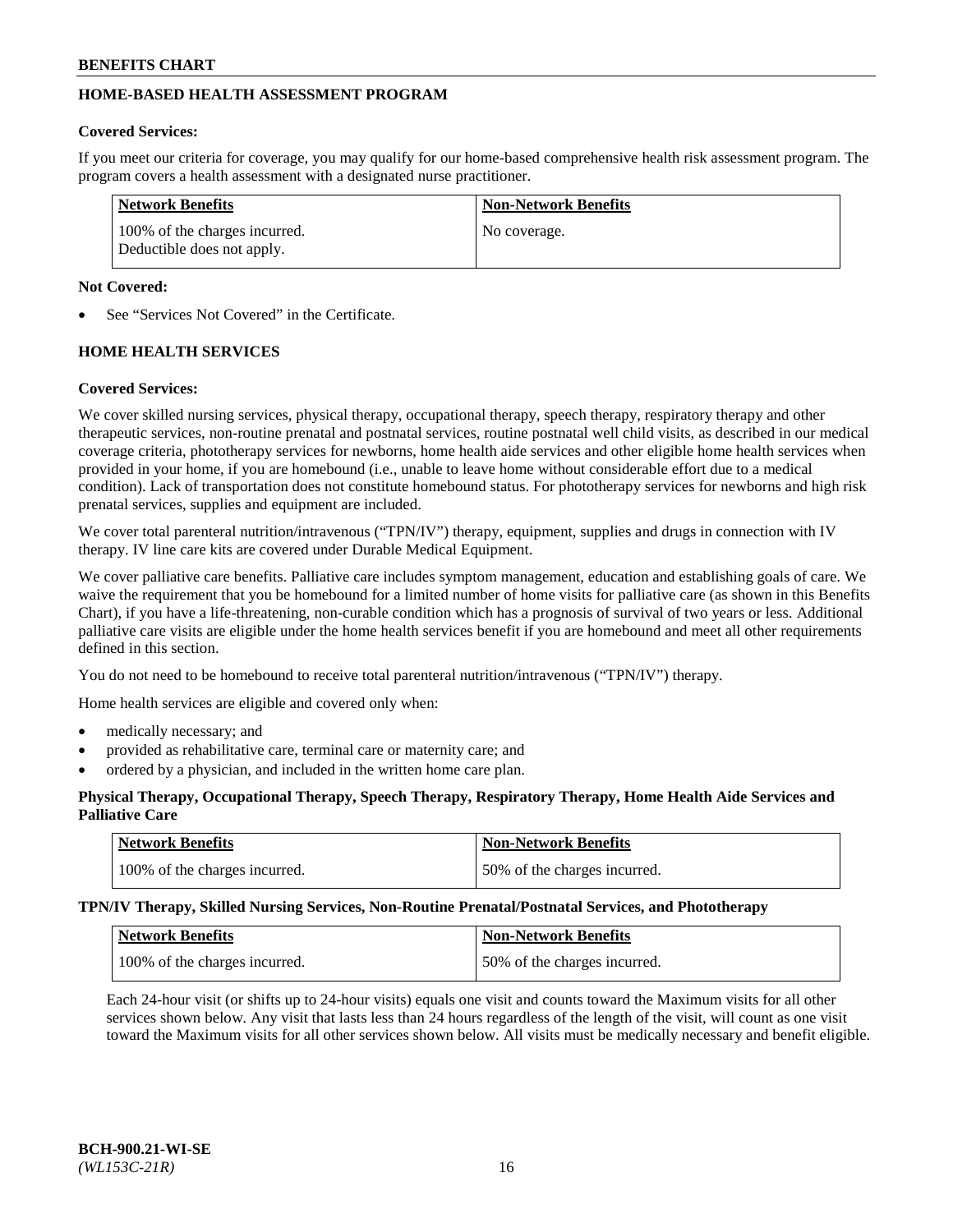#### **Routine Prenatal/Postnatal Services and Child Health Supervision Services**

| Network Benefits                                            | <b>Non-Network Benefits</b>  |
|-------------------------------------------------------------|------------------------------|
| 100% of the charges incurred.<br>Deductible does not apply. | 50% of the charges incurred. |

#### **Maximum Visits for Palliative Care**

If you are eligible to receive palliative care in the home and you are not homebound, there is a maximum of 12 visits per calendar year.

#### **Maximum Visits for All Services Other Than Palliative Care**

| <b>Network Benefits</b>      | <b>Non-Network Benefits</b>  |
|------------------------------|------------------------------|
| 60 visits per calendar year. | 30 visits per calendar year. |

Each visit provided under the Network Benefits and Non-Network Benefits counts toward the maximums shown under both Maximum visits sections. The routine postnatal well child visits do not count toward the visit limit.

#### **Limitations:**

- Home health services are not provided as a substitute for a primary caregiver in the home or as relief (respite) for a primary caregiver in the home. We will not reimburse family members or residents in your home for the above services.
- A service shall not be considered a skilled nursing service merely because it is performed by, or under the direct supervision of, a licensed nurse. Where a service (such as tracheotomy suctioning or ventilator monitoring) or like services, can be safely and effectively performed by a non-medical person (or self-administered), without the direct supervision of a licensed nurse, the service shall not be regarded as a skilled nursing service, whether or not a skilled nurse actually provides the service. The unavailability of a competent person to provide a non-skilled service shall not make it a skilled service when a skilled nurse provides it. Only the skilled nursing component of so-called "blended" services (i.e. services which include skilled and non-skilled components) are covered under this Benefits Chart.

#### **Not Covered:**

- Financial or legal counseling services.
- Housekeeping or meal services in your home.
- Private duty nursing services.
- Services provided by a family member or enrollee, or a resident in the enrollee's home.
- Vocational rehabilitation and recreational or educational therapy. Recreation therapy is therapy provided solely for the purpose of recreation, including, but not limited to: (a) requests for physical therapy or occupational therapy to improve athletic ability, and (b) braces or guards to prevent sports injuries.
- See "Services Not Covered" in the Certificate.

### **HOME HOSPICE SERVICES**

#### **Applicable Definitions:**

**Part-time.** This is up to two hours of service per day, more than two hours is considered continuous care.

**Continuous Care.** This is from two to twelve hours of service per day provided by a registered nurse, licensed practical nurse, or home health aide, during a period of crisis in order to maintain a terminally ill patient at home.

**Appropriate Facility.** This is a nursing home, hospice residence, or other inpatient facility.

**Custodial Care Related to Hospice Services.** This means providing assistance in the activities of daily living and the care needed by a terminally ill patient which can be provided by primary caregiver (i.e., family member or friend) who is responsible for the patient's home care.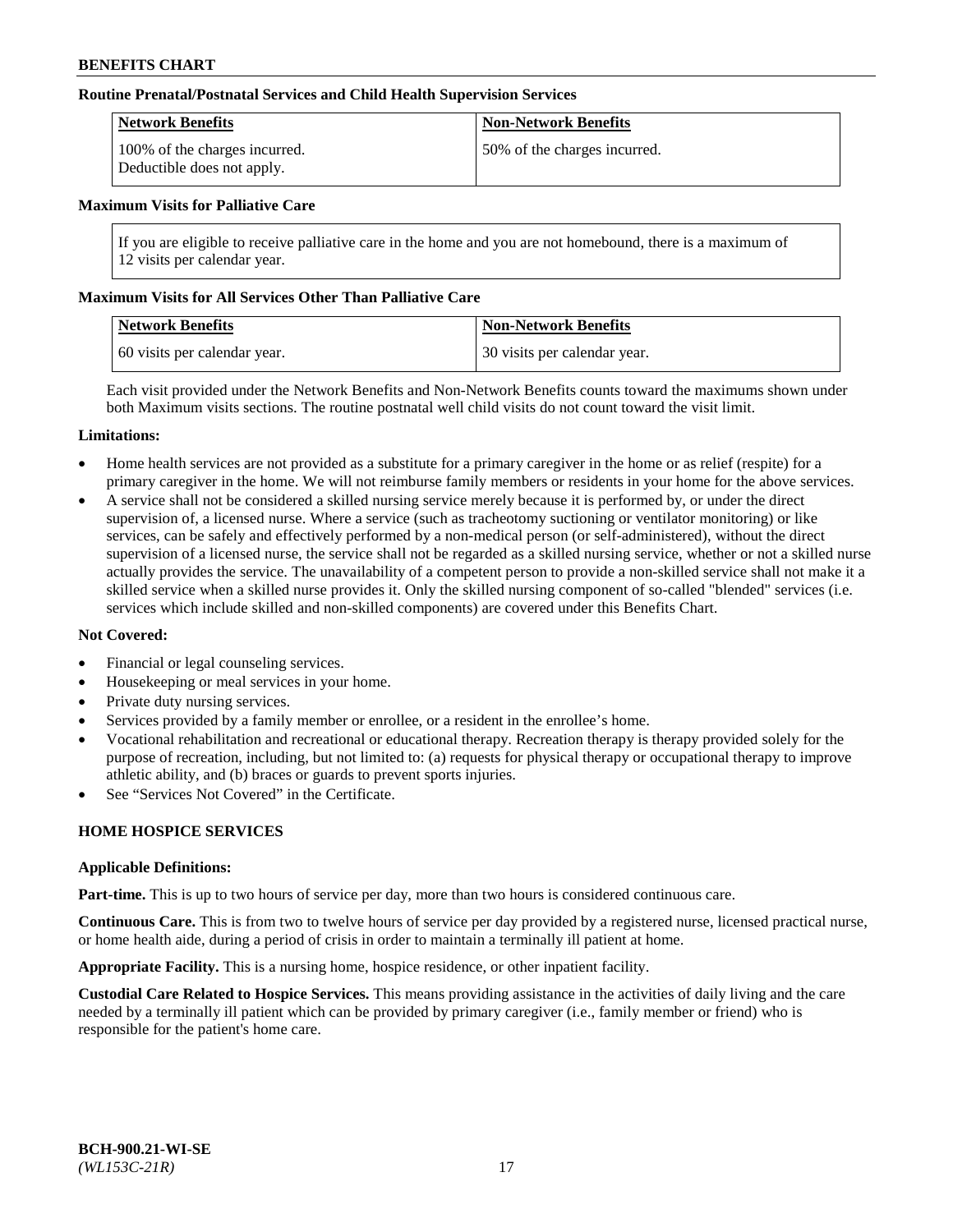#### **Covered Services:**

**Home Hospice Program.** We cover the services described below if you are terminally ill and accepted as a home hospice program participant. You must meet the eligibility requirements of the program, and elect to receive services through the home hospice program. The services will be provided in your home, with inpatient care available when medically necessary as described below. If you elect to receive hospice services, you do so in lieu of curative treatment for your terminal illness for the period you are enrolled in the home hospice program.

**Eligibility:** In order to be eligible to be enrolled in the home hospice program, you must: (1) be a terminally ill patient (prognosis of six months or less); (2) have chosen a palliative treatment focus (i.e., emphasizing comfort and supportive services rather than treatment attempting to cure the disease or condition); and (3) continue to meet the terminally ill prognosis as reviewed by our medical director or his or her designee over the course of care. You may withdraw from the home hospice program at any time.

**Eligible Services:** Hospice services include the following services provided in accordance with an approved hospice treatment plan.

- Home Health Services:
	- o Part-time care provided in your home by an interdisciplinary hospice team (which may include a physician, nurse, social worker, and spiritual counselor) and medically necessary home health services are covered.
	- o One or more periods of continuous care in your home or in a setting which provides day care for pain or symptom management, when medically necessary, will be covered.
	- Inpatient Services: We cover medically necessary inpatient services.
- Other Services:
	- o Respite care is covered for care in your home or in an appropriate facility, to give your primary caregivers (i.e., family members or friends) rest and/or relief when necessary in order to maintain a terminally ill patient at home.
	- o Medically necessary medications for pain and symptom management.
	- o Semi-electric hospital beds and other durable medical equipment are covered.
	- o Emergency and non-emergency care is covered.

| Network Benefits              | <b>Non-Network Benefits</b>  |
|-------------------------------|------------------------------|
| 100% of the charges incurred. | 50% of the charges incurred. |

Respite care is limited to 5 days per episode, and respite care and continuous care combined are limited to 30 days.

### **Not Covered:**

- Financial or legal counseling services.
- Housekeeping or meal services in your home.
- Custodial or maintenance care related to hospice services, whether provided in the home or in a nursing home.
- Any service not specifically described as covered services under this home hospice services benefits.
- Any services provided by members of your family or residents in your home.
- See "Services Not Covered" in the Certificate.

### **HOSPITAL AND SKILLED NURSING FACILITY SERVICES**

#### **Covered Services:**

We cover services as described below.

#### **Medical or Surgical Hospital Services**

**Inpatient Hospital Services:** We cover the following medical or surgical services, for the treatment of acute illness or injury, which require the level of care only provided in an acute care facility. These services must be authorized by a physician.

Inpatient hospital services include: room and board; the use of operating or maternity delivery rooms; intensive care facilities; newborn nursery facilities; general nursing care, anesthesia, laboratory and diagnostic imaging services, radiation therapy, physical therapy, prescription drugs or other medications administered during treatment, blood and blood products (unless replaced), and blood derivatives, and other diagnostic or treatment related hospital services; physician and other professional medical and surgical services provided while in the hospital, including gender reassignment surgery that meets medical coverage criteria.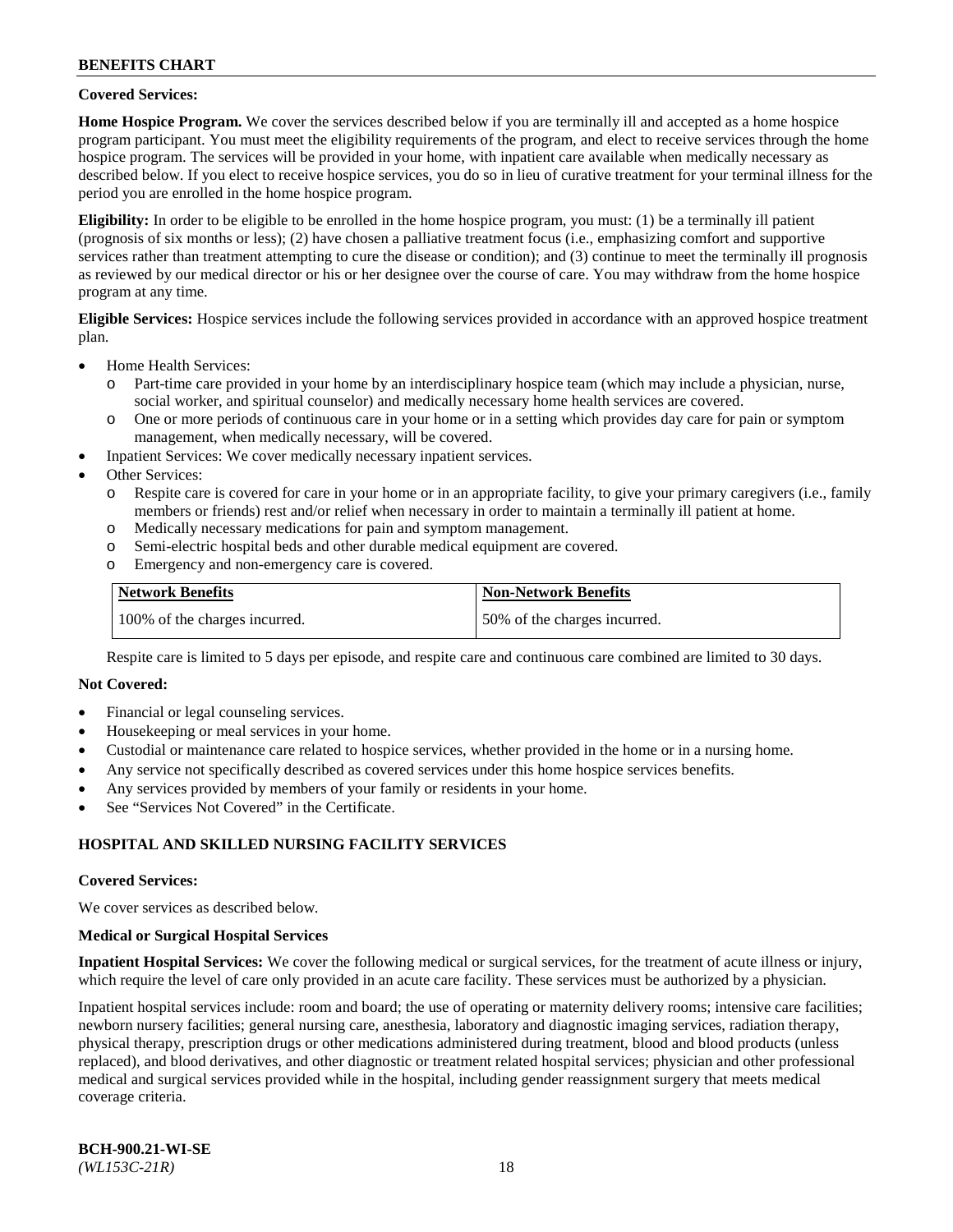We cover, following a vaginal delivery, a minimum of 48 hours of inpatient care for the mother and newborn child. We cover, following a caesarean section delivery, a minimum of 96 hours of inpatient care for the mother and newborn child.

Group health plans and health insurance issuers generally may not, under Federal law, restrict benefits for any hospital length of stay in connection with childbirth for the mother of newborn child to less than 48 hours following a vaginal delivery, or less than 96 hours following a caesarean section. However, Federal law generally does not prohibit the mother's or newborn's attending provider, after consulting with the mother, from discharging the mother or her newborn earlier than 48 hours (or 96 hours as applicable). In any case plans and issuers may not, under Federal law, require that a provider obtain authorization from the plan or the insurance issuer for prescribing a length of stay not in excess of 48 hours (or 96 hours).

| <b>Network Benefits</b>       | <b>Non-Network Benefits</b>  |
|-------------------------------|------------------------------|
| 100% of the charges incurred. | 50% of the charges incurred. |

Each Insured's admission or confinement, including that of a newborn child, is separate and distinct from the admission or confinement of any other Insured.

**Outpatient Hospital, Ambulatory Care or Surgical Facility Services:** We cover the following medical and surgical services, for diagnosis or treatment of illness or injury on an outpatient basis. These services must be authorized by a physician.

Outpatient services include: use of operating rooms, maternity delivery rooms or other outpatient departments, rooms or facilities; and the following outpatient services: general nursing care, anesthesia, laboratory and diagnostic imaging services, radiation therapy, physical therapy, drugs administered during treatment, blood and blood products (unless replaced), and blood derivatives, and other diagnostic or treatment related outpatient services; physician and other professional medical and surgical services provided while an outpatient, including colonoscopies (starting at age 50, or under age 50 for people at high risk of colorectal cancer), and gender reassignment surgery that meets medical coverage criteria.

For Network Benefits, non-emergent, scheduled outpatient Magnetic Resonance Imaging (MRI) and Computed Tomography (CT) must be provided at a designated facility. Your physician or facility will obtain or verify prior authorization for these services, as needed.

To see the benefit level for diagnostic imaging services, laboratory services and physical therapy, see benefits under Diagnostic Imaging Services, Laboratory Services and Physical Therapy in this Benefits Chart.

| <b>Network Benefits</b>       | <b>Non-Network Benefits</b>  |
|-------------------------------|------------------------------|
| 100% of the charges incurred. | 50% of the charges incurred. |

### **Skilled Nursing Facility Care:**

We cover room and board, daily skilled nursing and related ancillary services for post-acute treatment and rehabilitative care of illness or injury that meets medical coverage criteria. Rehabilitation services are limited to services where significant measurable progress is expected to occur within a reasonable period of time.

| <b>Network Benefits</b>                      | <b>Non-Network Benefits</b>                  |
|----------------------------------------------|----------------------------------------------|
| 100% of the charges incurred.                | 50% of the charges incurred.                 |
| Limited to a 30 day maximum per confinement. | Limited to a 30 day maximum per confinement. |

Each day of services provided under the Network Benefits and Non-Network Benefits, combined, applies toward the maximum shown above.

### **Not Covered:**

- Services for items for personal convenience, such as television rental, are not covered.
- See "Services Not Covered" in the Certificate.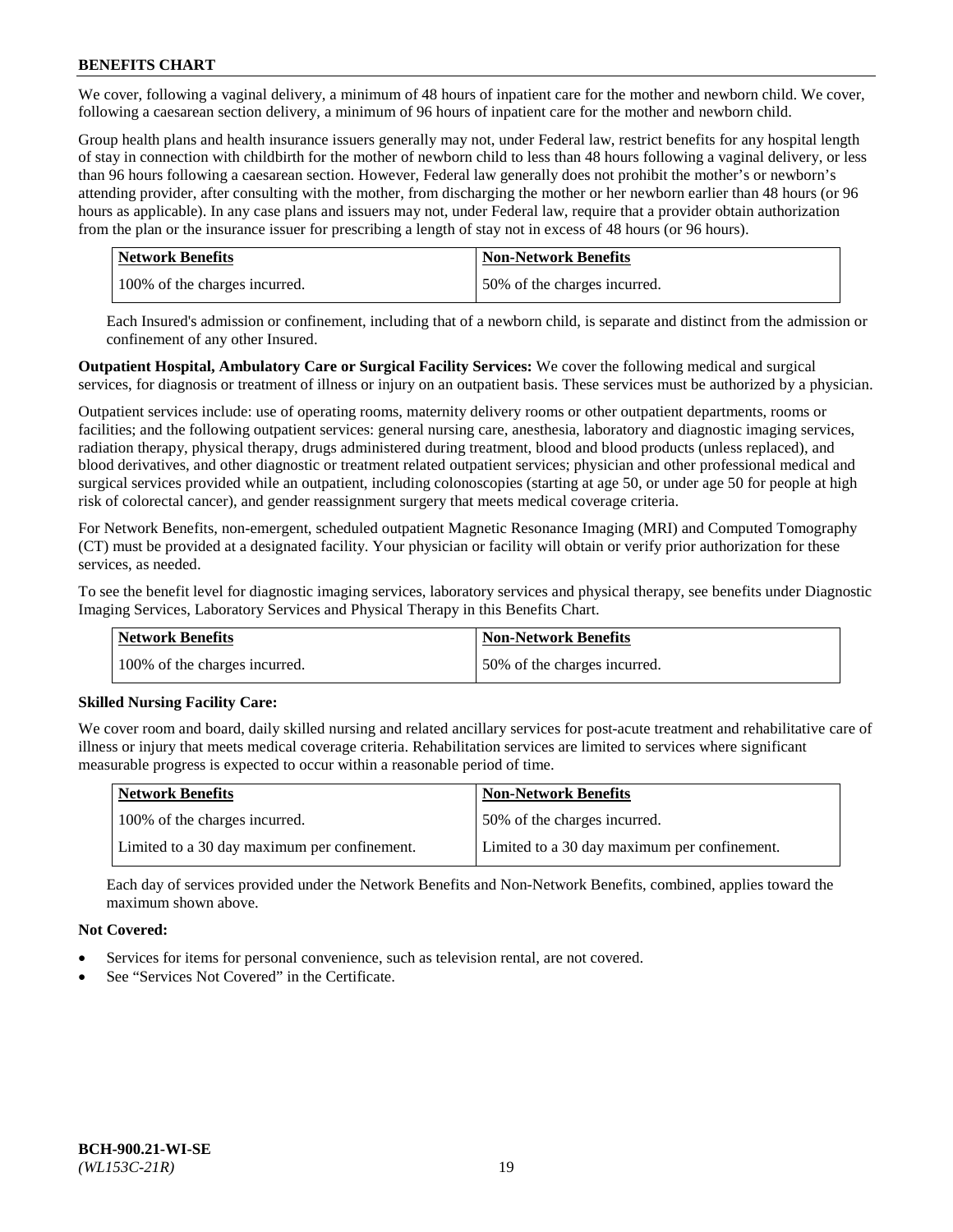# **INFERTILITY SERVICES**

### **Covered Services:**

We cover the diagnosis of infertility. These services include diagnostic procedures and tests provided in connection with an infertility evaluation, office visits and consultations to diagnose infertility.

| Network Benefits              | Non-Network Benefits         |
|-------------------------------|------------------------------|
| 100% of the charges incurred. | 50% of the charges incurred. |

Coverage is limited to office visits and consultations to diagnose infertility. Treatment is not covered.

# **Not Covered:**

- Treatment of infertility, including, but not limited to, office visits, laboratory, diagnostic imaging services, and drugs for the treatment of infertility; assisted reproduction, including, but not limited to, gamete intrafallopian tube transfer (GIFT), zygote intrafallopian tube transfer (ZIFT) intracytoplasmic sperm injection (ICSI), and/or in-vitro fertilization (IVF), and all charges associated with such procedures; reversal of sterilization; artificial insemination; and sperm, ova or embryo acquisition, retrieval or storage; however, we cover office visits and consultations to diagnose infertility.
- Services related to the establishment of surrogate pregnancy and fees for a surrogate.
- See "Services Not Covered" in the Certificate.

# **LABORATORY SERVICES**

#### **Covered Services:**

We cover laboratory tests when ordered by a provider and provided in a clinic or outpatient hospital facility. This includes blood tests to detect lead exposure in children between the ages of 6 months and 72 months.

To see the benefit level for inpatient hospital or skilled nursing facility services, see benefits under "Inpatient Hospital and Skilled Nursing Facility Services" in this Benefits Chart.

**Prostate-specific antigen (PSA) test coverage.** We cover prostate cancer screening for men 40 years of age or over who are symptomatic or in a high-risk category and for all men 50 years of age or older. Coverage includes a prostate-specific antigen blood test and a digital rectal examination.

| Network Benefits              | <b>Non-Network Benefits</b>  |
|-------------------------------|------------------------------|
| 100% of the charges incurred. | 50% of the charges incurred. |

### **All other laboratory services**

#### **Services for Illness or Injury**

| <b>Network Benefits</b>       | <b>Non-Network Benefits</b>  |
|-------------------------------|------------------------------|
| 100% of the charges incurred. | 50% of the charges incurred. |

## **Preventive Services**

Laboratory services associated with preventive services are covered at the benefit level shown in the "Preventive Services" section of this Benefits Chart.

#### **Not Covered:**

See "Services Not Covered" in the Certificate.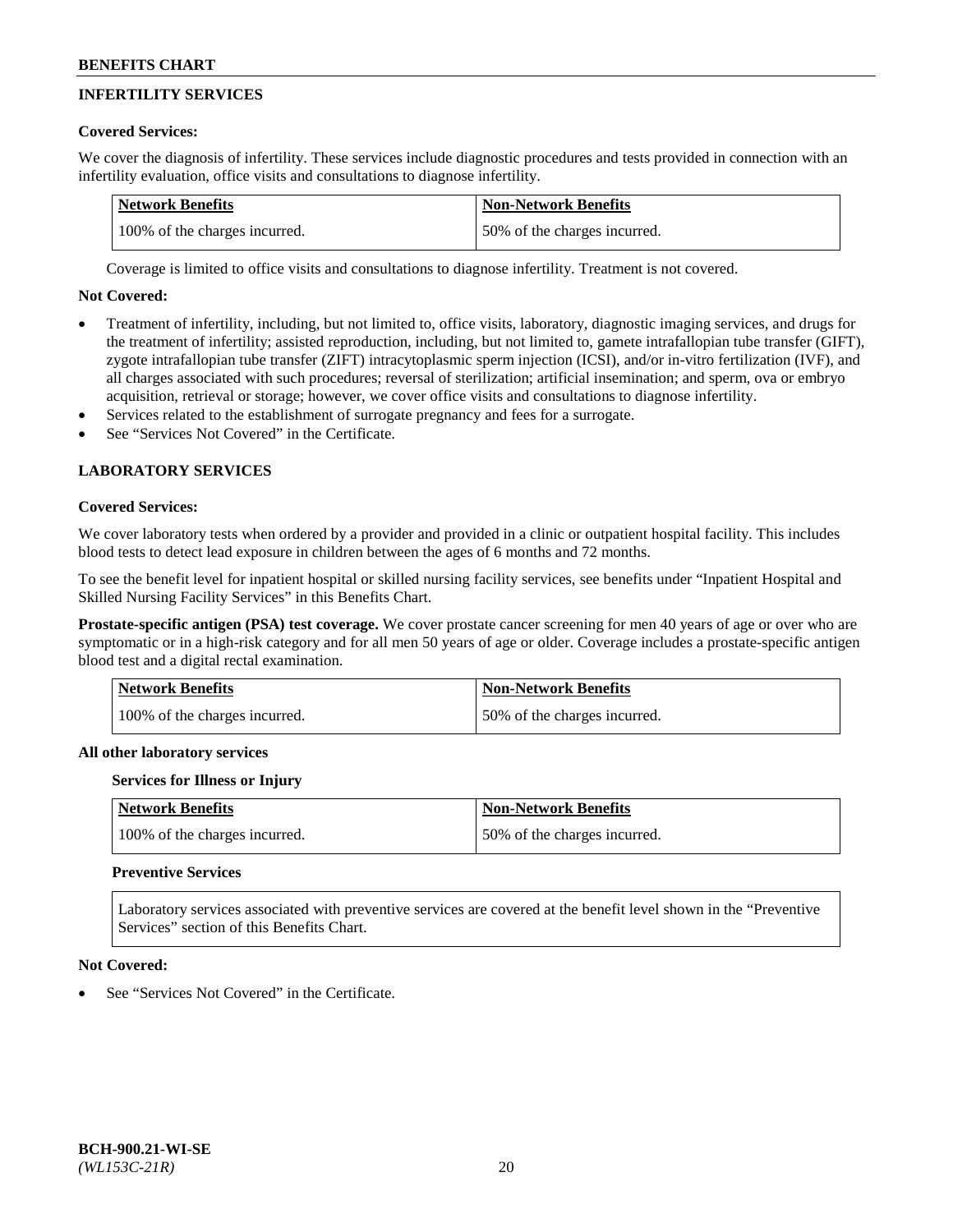# **MASTECTOMY RECONSTRUCTION BENEFIT**

### **Covered Services:**

We cover reconstruction of the breast on which the mastectomy has been performed; surgery and reconstruction of the other breast to produce symmetrical appearance, and prostheses and physical complications of all stages of mastectomy, including lymphedemas.

| <b>Network Benefits</b>                               | <b>Non-Network Benefits</b>                           |
|-------------------------------------------------------|-------------------------------------------------------|
| Coverage level is same as corresponding Network       | Coverage level is same as corresponding Non-Network   |
| Benefits, depending on type of service provided, such | Benefits, depending on type of service provided, such |
| as Office Visits for Illness or Injury, Inpatient or  | as Office Visits for Illness or Injury, Inpatient or  |
| <b>Outpatient Hospital Services.</b>                  | <b>Outpatient Hospital Services.</b>                  |

### **Not Covered:**

See "Services Not Covered" in the Certificate.

# **MEDICATION THERAPY DISEASE MANAGEMENT PROGRAM**

### **Covered Services:**

If you meet our criteria for coverage, you may qualify for our Medication Therapy Disease Management Program.

The program covers consultations with a designated Network pharmacist.

Covered services are based on established medical policies, which are subject to periodic review and modification by the medical directors. These medical policies (medical coverage criteria) are available by calling Member Services, or logging on to your "*my*HealthPartners" account at [healthpartners.com.](http://www.healthpartners.com/)

| <b>Network Benefits</b>                                     | Non-Network Benefits |
|-------------------------------------------------------------|----------------------|
| 100% of the charges incurred.<br>Deductible does not apply. | No coverage.         |

### **Not Covered:**

See "Services Not Covered" in the Certificate.

### **OFFICE VISITS FOR ILLNESS OR INJURY**

### **Covered Services:**

We cover the following when medically necessary: professional medical and surgical services and related supplies, including biofeedback, of physicians and other health care providers; blood and blood products (unless replaced) and blood derivatives.

We cover diagnosis and treatment of illness or injury to the eyes. Where contact or eye glass lenses are prescribed as medically necessary for the post-operative treatment of cataracts or for the treatment of aphakia, or keratoconus, we cover the initial evaluation, lenses and fitting. Insureds must pay for lens replacement beyond the initial pair.

### **Office Visits**

*Primary Care Providers*

| Network Benefits                                                           | <b>Non-Network Benefits</b>  |
|----------------------------------------------------------------------------|------------------------------|
| 100% of the charges incurred, subject to a<br>copayment of \$30 per visit. | 50% of the charges incurred. |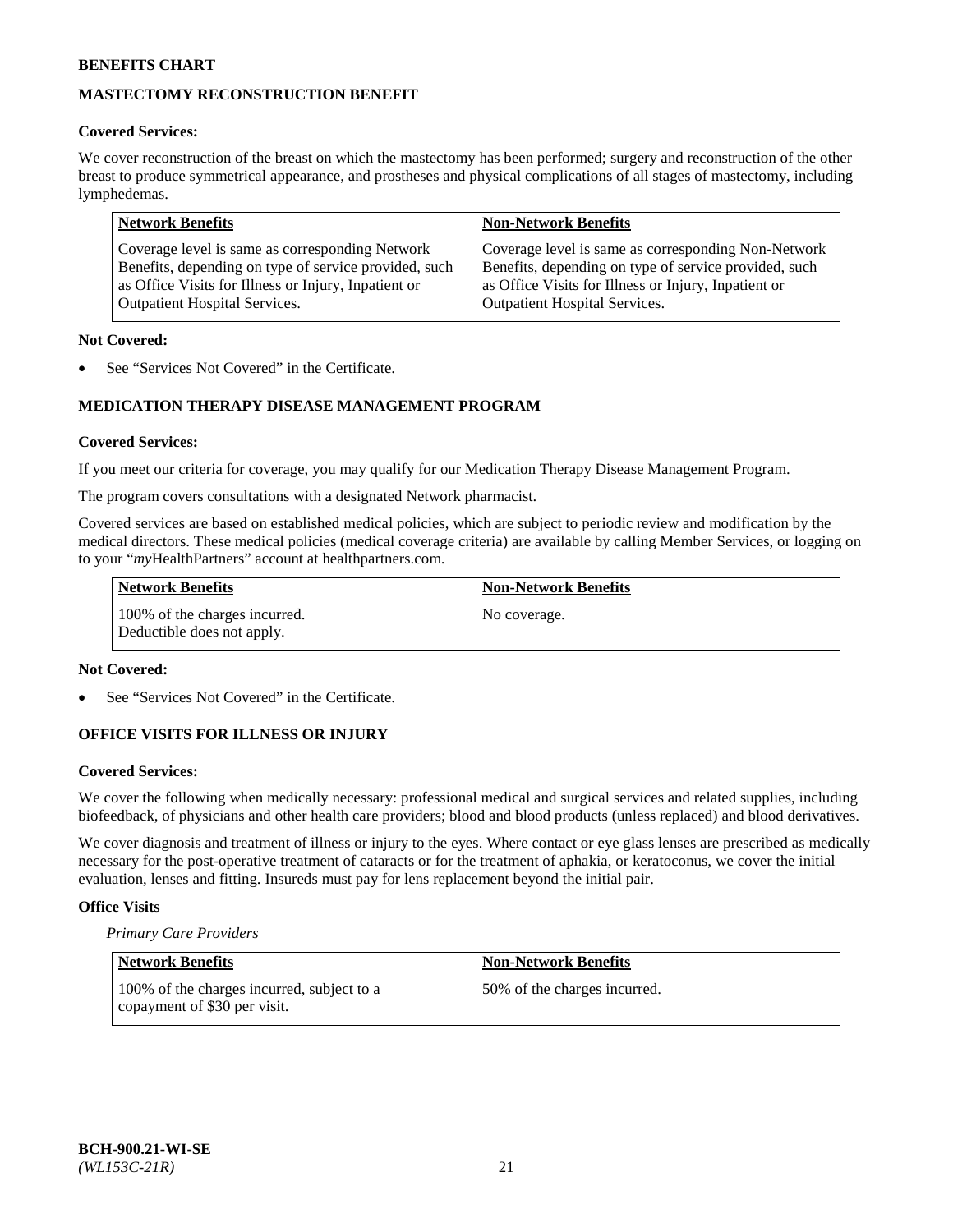*Specialty Care Providers*

| <b>Network Benefits</b>                                                    | <b>Non-Network Benefits</b>  |
|----------------------------------------------------------------------------|------------------------------|
| 100% of the charges incurred, subject to a<br>copayment of \$60 per visit. | 50% of the charges incurred. |

### **Convenience Clinics**

| Network Benefits                                                           | Non-Network Benefits         |
|----------------------------------------------------------------------------|------------------------------|
| 100% of the charges incurred, subject to a<br>copayment of \$15 per visit. | 50% of the charges incurred. |

### **Scheduled Telephone Visits**

| <b>Network Benefits</b>                                                    | <b>Non-Network Benefits</b>  |
|----------------------------------------------------------------------------|------------------------------|
| 100% of the charges incurred, subject to a<br>copayment of \$15 per visit. | 50% of the charges incurred. |

### **E-Visits**

# **Access to Online Care through virtuwell a[t virtuwell.com](https://www.virtuwell.com/)**

| <b>Network Benefits</b>       | <b>Non-Network Benefits</b> |
|-------------------------------|-----------------------------|
| 100% of the charges incurred. | Not applicable.             |

# **All Other E-Visits**

| Network Benefits                                                           | <b>Non-Network Benefits</b>  |
|----------------------------------------------------------------------------|------------------------------|
| 100% of the charges incurred, subject to a<br>copayment of \$15 per visit. | 50% of the charges incurred. |

### **Injections Administered in a Physician's Office, other than immunizations**

### **Allergy Injections**

| Network Benefits                                                                    | <b>Non-Network Benefits</b>  |
|-------------------------------------------------------------------------------------|------------------------------|
| 100% of the charges incurred, subject to a<br>copayment of \$2 per date of service. | 50% of the charges incurred. |

# **All Other Injections**

| <b>Network Benefits</b>                                                             | <b>Non-Network Benefits</b>  |
|-------------------------------------------------------------------------------------|------------------------------|
| 100% of the charges incurred, subject to a<br>copayment of \$2 per date of service. | 50% of the charges incurred. |

### **Not Covered:**

- Court ordered treatment, except as described in this Benefits Chart. Any resulting court ordered treatment for mental health services will be subject to the Certificate's requirement for medical necessity.
- See "Services Not Covered" in the Certificate.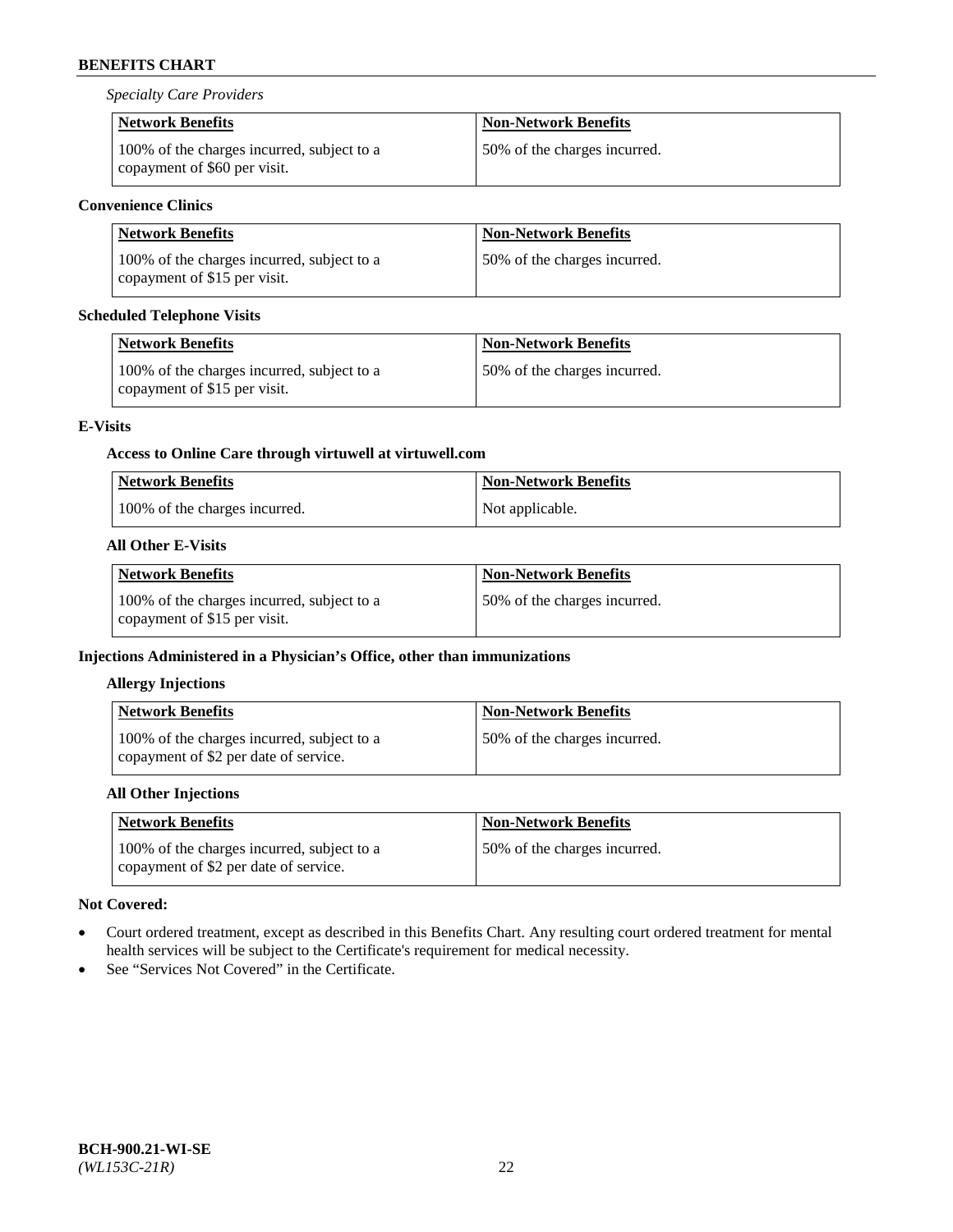# **PEDIATRIC EYEWEAR**

### **Covered Services:**

We cover pediatric eyewear for children under age 19, subject to our medical coverage criteria. Coverage under this provision will continue until the end of the month in which the child turns age 19. These medical policies (medical coverage criteria) are available by calling Member Services, or logging on to your "*my*HealthPartners" account a[t healthpartners.com.](https://www.healthpartners.com/hp/index.html)

| Network Benefits              | <b>Non-Network Benefits</b> |
|-------------------------------|-----------------------------|
| 100% of the charges incurred. | No coverage.                |

Limited to one pair of eyeglasses (lenses and frames), or one pair of contact lenses per calendar year.

## **Not Covered:**

See "Services Not Covered" in the Certificate.

# **PHYSICAL THERAPY, OCCUPATIONAL THERAPY, SPEECH THERAPY AND OTHER SPECIFIED THERAPIES**

# **Covered Services:**

We cover the following physical therapy, occupational therapy and speech therapy services:

- Medically necessary rehabilitative care to correct the effects of illness or injury.
- Habilitative care rendered for congenital, developmental or medical conditions which have significantly limited the successful initiation of normal speech and normal motor development.

Massage therapy which is performed in conjunction with other treatment/modalities by a physical or occupational therapist is part of a prescribed treatment plan and is not billed separately is covered.

We cover services provided in a clinic. To see the benefit level for inpatient hospital or skilled nursing facility services, see benefits under "Inpatient Hospital and Skilled Nursing Facility Services".

### **Rehabilitative Care**

| <b>Network Benefits</b>                       | <b>Non-Network Benefits</b>                   |
|-----------------------------------------------|-----------------------------------------------|
| 100% of the charges incurred, subject to a    | 50% of the charges incurred.                  |
| copayment of \$60 per visit.                  | Physical, Occupational and Speech Therapy are |
| Physical, Occupational and Speech Therapy are | limited to 20 visits each per calendar year.  |
| limited to 20 visits each per calendar year.  |                                               |

In addition to the services provided above, we cover a minimum of:

- 20 visits per calendar year for pulmonary rehabilitation therapy.
- 36 visits per calendar year for cardiac rehabilitation therapy.
- 30 visits per calendar year for post-cochlear implant aural therapy.
- 20 visits per calendar year for cognitive rehabilitation therapy.

The maximum number of visits is combined for Network Benefits and Non-Network Benefits.

### **Habilitative Services**

| <b>Network Benefits</b>                                                                                                                                                     | <b>Non-Network Benefits</b>                                                                                                   |
|-----------------------------------------------------------------------------------------------------------------------------------------------------------------------------|-------------------------------------------------------------------------------------------------------------------------------|
| 100% of the charges incurred, subject to a<br>copayment of \$60 per visit.<br>Physical, Occupational and Speech Therapy are<br>limited to 20 visits each per calendar year. | 50% of the charges incurred.<br>Physical, Occupational and Speech Therapy are<br>limited to 20 visits each per calendar year. |

The maximum number of visits is combined for Network Benefits and Non-Network Benefits.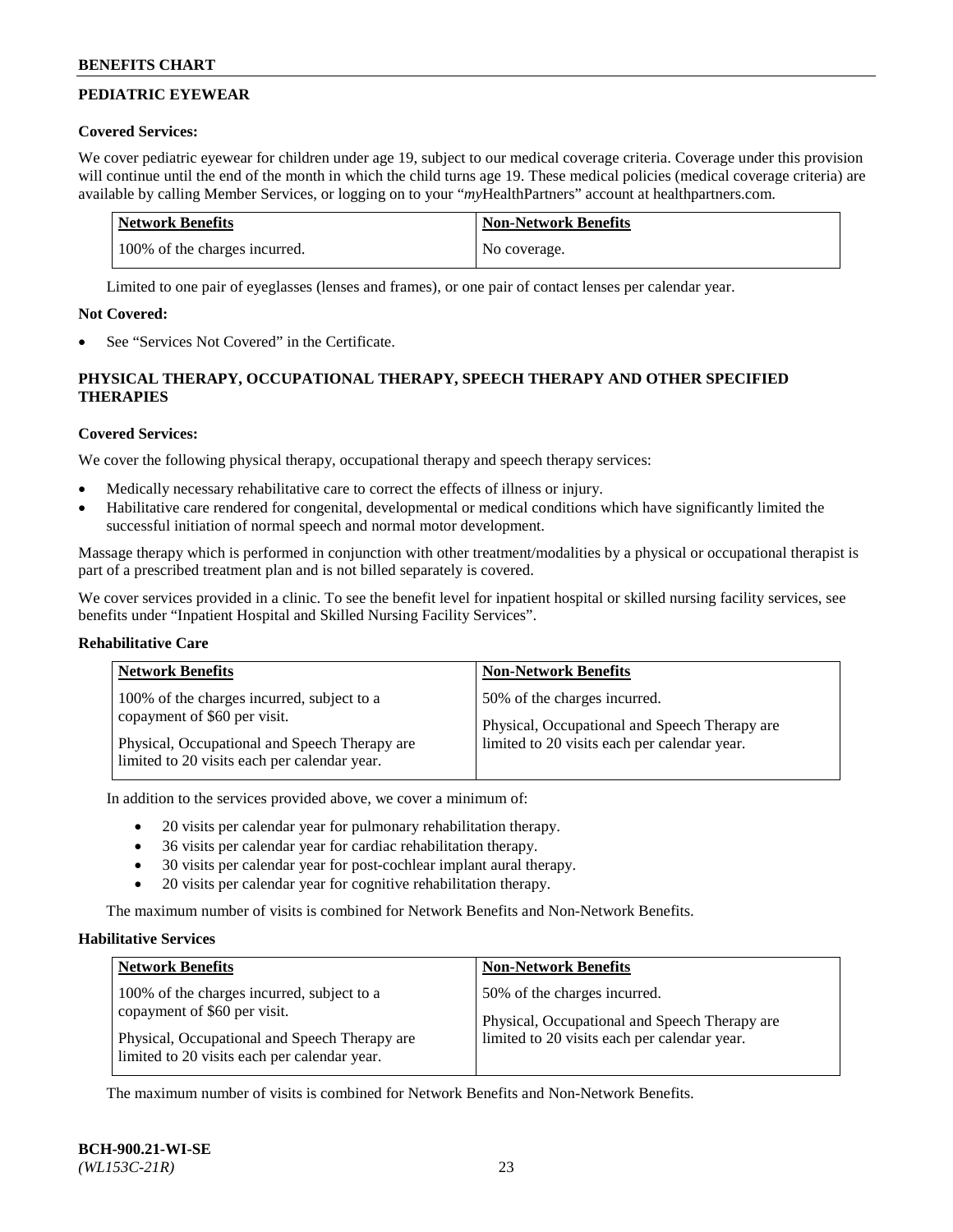### **Not Covered:**

- Massage therapy for the purpose of comfort or convenience of the Insured.
- See "Services Not Covered" in the Certificate.

# **PRESCRIPTION DRUG SERVICES**

#### **Covered Services:**

We cover prescription drugs and medications that can be self-administered or are administered in a physician's office.

We will refill a prescription for eye drops covered under this Benefits Chart if the Insured requests a refill and the original prescription specified that additional quantities would be needed, providing the refill request does not exceed the quantities needed, and the following conditions are met:

- If the Insured requests a 30-day refill supply, the request must be made between 22 and 30 days of the later of (a) the original date that the prescription was distributed to the insured or (b) the date that the most recent refill was distributed to the Insured; or
- If the Insured requests a 90-day refill supply, the request must be made between 67 and 90 days of the later of (a) the original date that the prescription was distributed to the insured or (b) the date that the most recent refill was distributed to the Insured.

#### **For Network Benefits, drugs and medications must be obtained at a Network pharmacy.**

#### **Outpatient Drugs (except as specified below)**

| <b>Network Benefits</b>                                                                                                                                                                                           | <b>Non-Network Benefits</b>  |
|-------------------------------------------------------------------------------------------------------------------------------------------------------------------------------------------------------------------|------------------------------|
| 100% of the charges incurred, subject to a copayment of<br>\$5 for generic low cost formulary drugs and 100% of<br>the charges incurred, subject to a copayment of \$25 for<br>generic high cost formulary drugs. | 50% of the charges incurred. |
| Brand name formulary drugs are covered at 100% of the<br>charges incurred, subject to a copayment of \$60.                                                                                                        |                              |
| Formulary insulin is considered preventive and is not<br>subject to your deductible. In no event will your cost for<br>a formulary insulin drug exceed \$25.                                                      |                              |
| Non-formulary drugs are covered at 100% of the<br>charges incurred, subject to a copayment of \$150.                                                                                                              |                              |
| Deductible applies.                                                                                                                                                                                               |                              |

**Oral chemotherapy drugs** are included on the Specialty Drug List. However, you pay the applicable outpatient drug copayment. As required by Wisconsin law, your maximum copayment will not be more than \$100 per prescription for a 31-day supply.

#### **Mail Order Drugs**

| <b>Network Benefits</b>                                                                                                                                                                                                    | <b>Non-Network Benefits</b>           |
|----------------------------------------------------------------------------------------------------------------------------------------------------------------------------------------------------------------------------|---------------------------------------|
| For your convenience, you may also get up to a 93-day<br>supply of outpatient prescription drugs that can be self-<br>administered through the designated mail order service.                                              | See Network Mail Order Drugs Benefit. |
| New prescriptions to treat certain chronic conditions<br>and trial drugs will be limited to quantity limits<br>described at the end of this section. You will have to<br>pay one copayment for your initial 31-day supply. |                                       |
| Specialty Drugs are not available through the mail order<br>service.                                                                                                                                                       |                                       |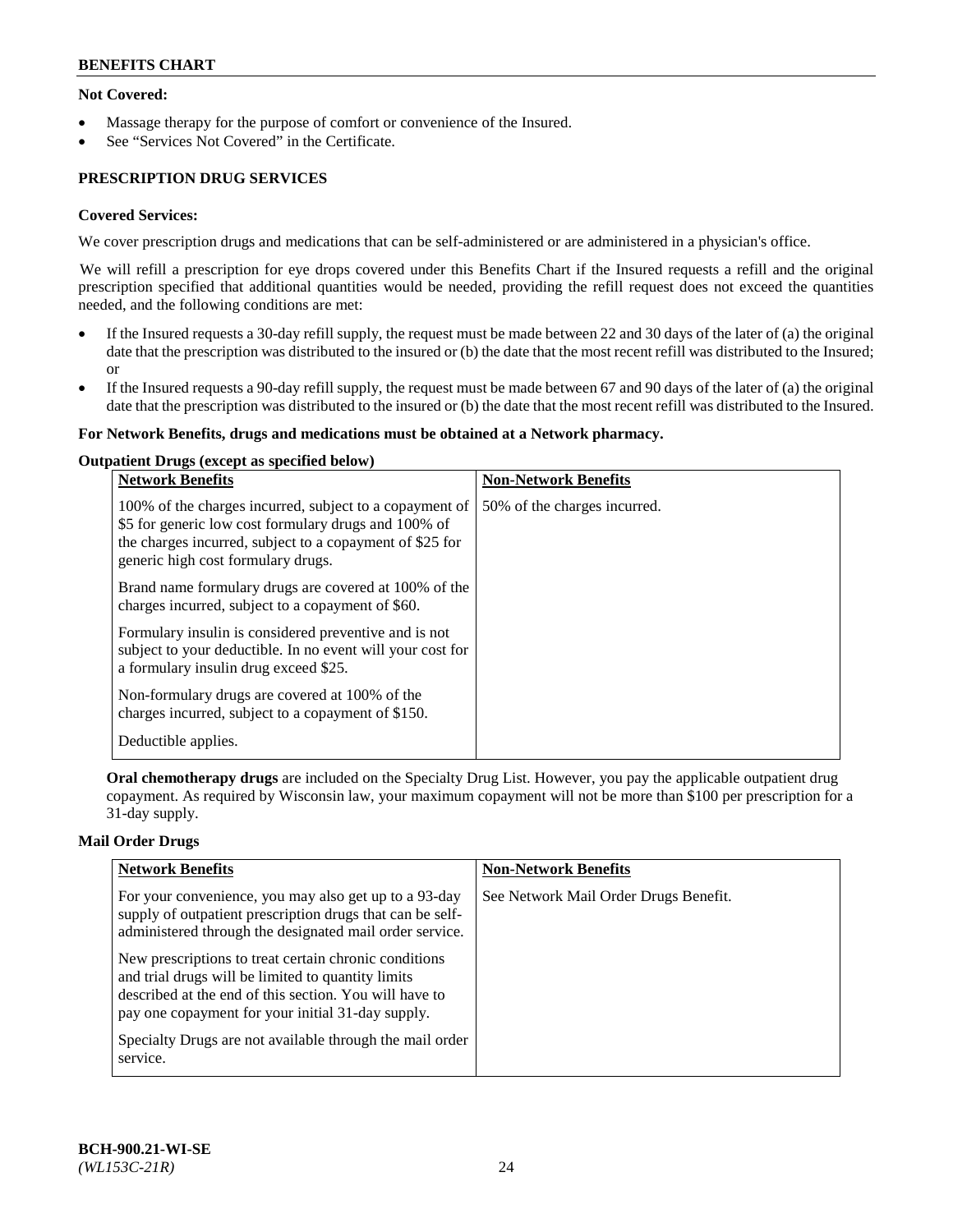### **Tobacco Cessation Drugs are covered for all FDA approved tobacco cessation drugs**

| <b>Network Benefits</b>                                     | <b>Non-Network Benefits</b>  |
|-------------------------------------------------------------|------------------------------|
| 100% of the charges incurred.<br>Deductible does not apply. | 50% of the charges incurred. |

#### **Contraceptive Drugs**

| <b>Network Benefits</b>                                                                                                                                         | <b>Non-Network Benefits</b>  |
|-----------------------------------------------------------------------------------------------------------------------------------------------------------------|------------------------------|
| 100% of the charges incurred for formulary drugs.<br>Deductible does not apply.                                                                                 | 50% of the charges incurred. |
| If a physician requests that a non-formulary<br>contraceptive drug be dispensed as written, the drug<br>will be covered at 100%, not subject to the deductible. |                              |

#### **Specialty Drugs which are Self-Administered**

| <b>Network Benefits</b>                                                                                              | <b>Non-Network Benefits</b> |
|----------------------------------------------------------------------------------------------------------------------|-----------------------------|
| 80% of the charges incurred.                                                                                         | No coverage.                |
| Specialty Drugs are limited to drugs on the Specialty<br>Drug List and must be obtained from a designated<br>vendor. |                             |

**Oral chemotherapy drugs** are included on the Specialty Drug List. However, you pay the applicable outpatient drug copayment. As required by Wisconsin law, your maximum copayment will not be more than \$100 per prescription for a 31-day supply.

#### **Limitations:**

- Certain drugs may require prior authorization as indicated on the formulary. HealthPartners may require prior authorization for the drug and also the site where the drug will be provided. Certain drugs are subject to our utilization review process and quantity limits.
- Certain non-formulary drugs require prior authorization. In addition, certain drugs may be subject to any quantity limits applied as part of our trial program.
- If an Insured requests a brand name drug when there is a generic equivalent, the brand name drug will be covered up to the charge that would apply to the generic drug, minus any required copayment. If a physician requests that a brand name drug be dispensed as written, the drug will be paid at the non-formulary benefit.
- We may require insureds to try over-the-counter (OTC) drug alternatives before approving more costly formulary prescription drugs.
- Unless otherwise specified in the Prescription Drug Services" section, you may receive up to a 31-day supply per prescription.
- A 93-day supply will be covered and dispensed only at pharmacies that participate in our extended day supply program.
- New prescriptions to treat certain chronic conditions are limited to a 31-day supply.
- No more than a 31-day supply of specialty drugs will be covered and dispensed at a time unless it's a manufacturer supplied drug that cannot be split that supplies the member with more than a 31-day supply.
- If a copayment is required, you must pay one copayment for each 31-day supply, or portion thereof. **Not Covered:**
- Replacement of prescription drugs, medications, equipment and supplies due to loss, damage or theft.
- Nonprescription (over-the-counter) drugs or medications, including, but not limited to, vitamins, supplements, homeopathic remedies, and non-FDA approved drugs, unless listed on the formulary and prescribed by a physician or legally authorized health care provider under applicable state and federal law. This exclusion does not include over-thecounter contraceptives for women as allowed under the Affordable Care Act when the Insured obtains a prescription for the item. In addition, if the Insured obtains a prescription, this exclusion does not include aspirin to prevent cardiovascular disease for men and women of certain ages; folic acid supplements for women who may become pregnant; fluoride chemoprevention supplements for children without fluoride in their water source; and iron supplements for children age 6-12 who are at risk for anemia.
- All drugs for the treatment of sexual dysfunction.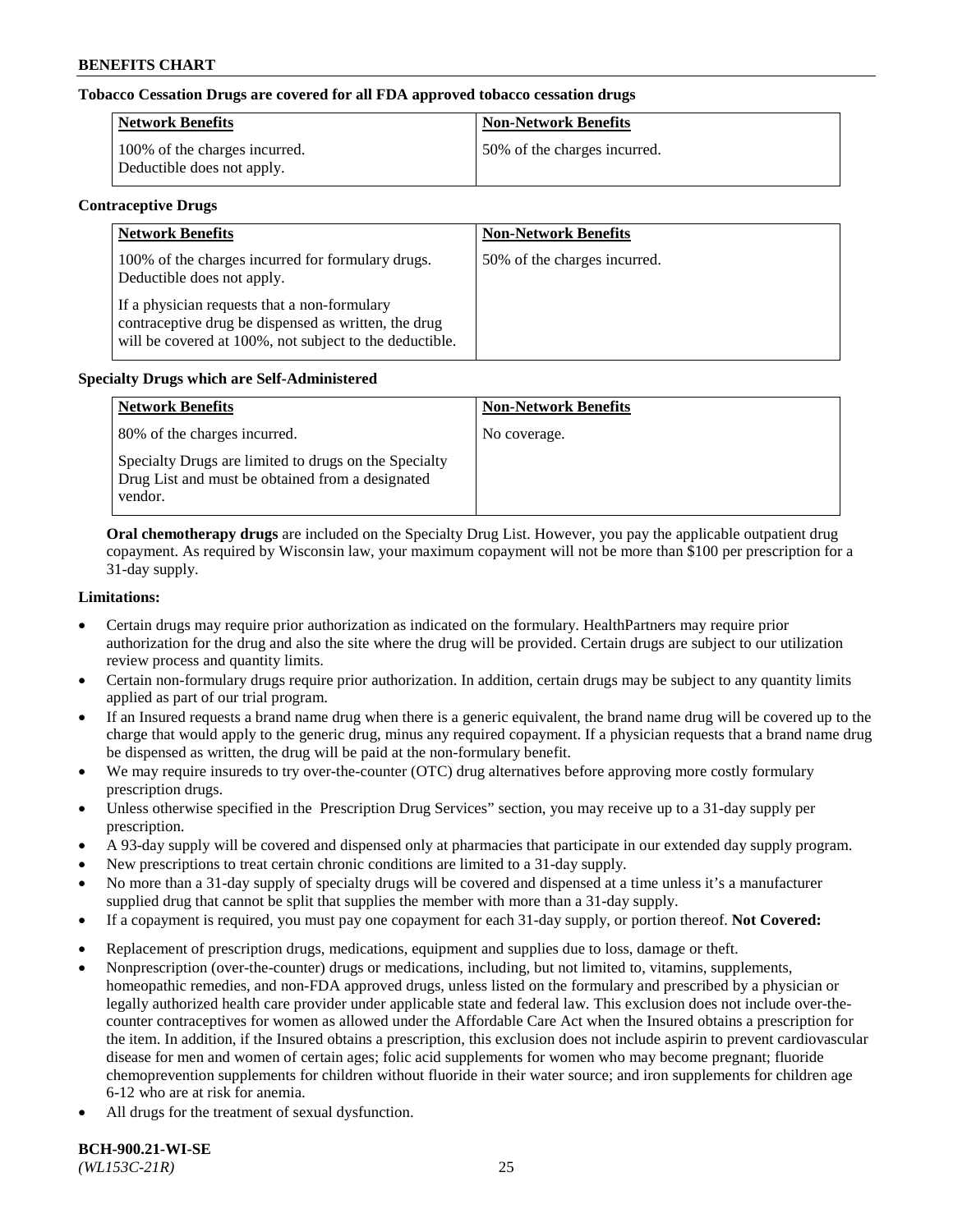- All drugs for the treatment of growth deficiency.
- All drugs for the treatment of infertility.
- Medical cannabis.
- Drugs on the Excluded Drug List. The Excluded Drug List includes select drugs within a therapy class that are not eligible for coverage. This includes drugs that may be excluded for certain indications. The Excluded Drug List is available at [healthpartners.com.](http://www.healthpartners.com/)
- Drugs that are newly approved by the FDA until they are reviewed and approved by HealthPartners Pharmacy and Therapeutics Committee.
- Medical devices approved by the FDA will not be covered under the Prescription Drug Services section unless they are on our formulary. Covered medical devices are generally submitted and reimbursed under your medical benefits.
- See "Services Not Covered" in the Certificate.

# **PREVENTIVE SERVICES**

### **Applicable Definitions:**

**Routine Preventive Services** are routine health care services that include screenings, check-ups and counseling to prevent illness, disease or other health problems before symptoms occur.

**Diagnostic Services** are services to help a provider understand your symptoms, diagnose illness and decide what treatment may be needed. They may be the same services that are listed as preventive services, but they are being used as diagnostic services. Your provider will determine if these services are preventive or diagnostic. These services are not preventive if received as part of a visit to diagnose, manage or maintain an acute or chronic medical condition, illness or injury. When that occurs, unless otherwise indicated below, standard deductibles, copayments or coinsurance apply.

# **Covered Services:**

We cover preventive services that meet any of the requirements under the Affordable Care Act (ACA) shown in the bulleted items below. These preventive services are covered at 100% under the Network Benefits with no deductible, copayments or coinsurance. (If a preventive service is not required by the ACA and it is covered at a lower benefit level, it will be specified below.) Preventive benefits mandated under the ACA are subject to periodic review and modification. Changes would be effective in accordance with the federal rules. Preventive services mandated by the ACA include:

- Evidence-based items or services that have in effect a rating of A or B in the current recommendations of the United States Preventive Services Task Force with respect to the individual;
- Immunizations for routine use in children, adolescents, and adults that have in effect a recommendation from the Advisory Committee on Immunization Practices of the Centers for Disease Control and Prevention with respect to the individual;
- With respect to infants, children, and adolescents, evidence-informed preventive care and screenings provided for in comprehensive guidelines supported by the Health Resources and Services Administration; and
- With respect to women, preventive care and screenings provided for in comprehensive guidelines supported by the Health Resources and Services Administration.

Covered services are based on established medical policies, which are subject to periodic review and modification by the medical or dental directors. These medical policies (medical coverage criteria) are available by calling Member Services, or logging on to your "*my*HealthPartners" account at [healthpartners.com.](https://www.healthpartners.com/hp/index.html)

### **ACA and state mandated preventive services are covered as follows:**

**Routine Health Exams and Periodic Health Assessments.** A physician or health care provider will counsel you as to how often health assessments are needed based on age, sex and health status. This includes screening and counseling for tobacco cessation and all FDA approved tobacco cessation medications including over-the-counter drugs (as shown in the Prescription Drug Services section).

| Network Benefits                                            | <b>Non-Network Benefits</b>  |
|-------------------------------------------------------------|------------------------------|
| 100% of the charges incurred.<br>Deductible does not apply. | 50% of the charges incurred. |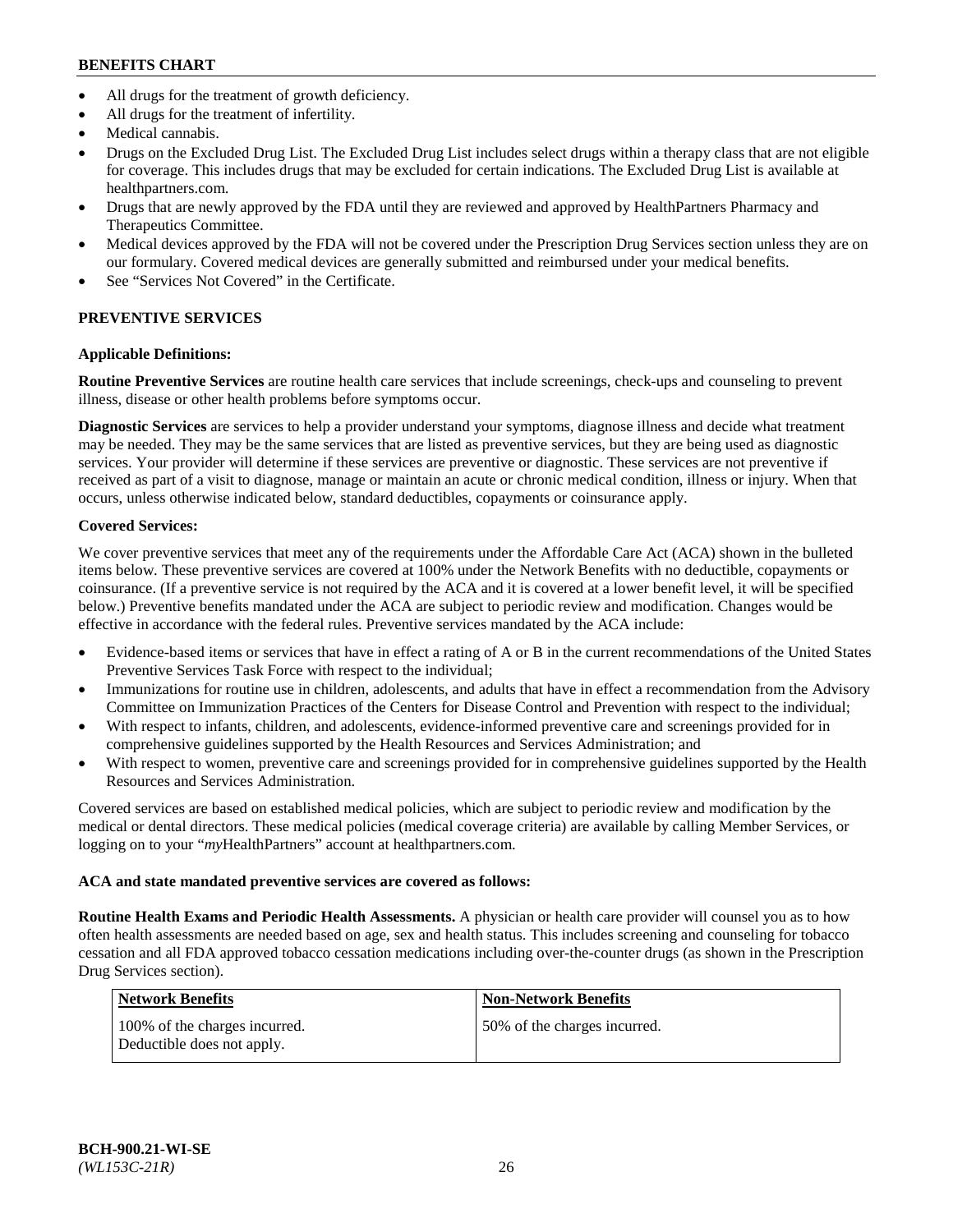**Child Health Supervision Services.** This includes pediatric preventive services such as newborn screenings, appropriate immunizations, developmental assessments and laboratory services appropriate to the age of the child from birth to 72 months and appropriate immunizations to age 18.

| <b>Network Benefits</b>                                     | <b>Non-Network Benefits</b>  |
|-------------------------------------------------------------|------------------------------|
| 100% of the charges incurred.<br>Deductible does not apply. | 50% of the charges incurred. |

#### **Routine Prenatal Care and Exams**

| Network Benefits                                            | <b>Non-Network Benefits</b>  |
|-------------------------------------------------------------|------------------------------|
| 100% of the charges incurred.<br>Deductible does not apply. | 50% of the charges incurred. |

**Routine Postnatal Care.** This includes health exams, assessments, education and counseling relating to the period immediately after childbirth.

| <b>Network Benefits</b>                                     | <b>Non-Network Benefits</b>  |
|-------------------------------------------------------------|------------------------------|
| 100% of the charges incurred.<br>Deductible does not apply. | 50% of the charges incurred. |

**Routine Screening Procedures for Cancer.** This includes colorectal screening starting at age 50 and under age 50 for people at high risk of colorectal cancer. This also includes cancer screenings recommended by the USPSTF with an A or B rating. Women's preventive health services below describe additional routine screening procedures for cancer.

| <b>Network Benefits</b>                                     | <b>Non-Network Benefits</b>   |
|-------------------------------------------------------------|-------------------------------|
| 100% of the charges incurred.<br>Deductible does not apply. | 150% of the charges incurred. |

**Professional Voluntary Family Planning Services.** This includes services to prevent or delay a pregnancy, including counseling and education. Services must be provided by a licensed provider.

| <b>Network Benefits</b>                                     | <b>Non-Network Benefits</b>  |
|-------------------------------------------------------------|------------------------------|
| 100% of the charges incurred.<br>Deductible does not apply. | 50% of the charges incurred. |

#### **Adult Immunizations**

| Network Benefits                                            | <b>Non-Network Benefits</b>   |
|-------------------------------------------------------------|-------------------------------|
| 100% of the charges incurred.<br>Deductible does not apply. | 150% of the charges incurred. |

**Women's Preventive Health Services.** This includes mammograms, screenings for cervical cancer (pap smears), breast pumps, human papillomavirus (HPV) testing, counseling for sexually transmitted infections, counseling and screening for human immunodeficiency virus (HIV), and all FDA approved contraceptive methods as prescribed by a doctor, sterilization procedures, education and counseling (see the Prescription Drug Services section for coverage of oral contraceptive drugs). We also provide genetic screening for BRCA if someone in your family has the gene or you have a diagnosis of cancer.

The U.S. Preventive Services Task Force (USPSTF) recommends screening mammography, with or without clinical breast examination (CBE), every 1-2 years for women aged 40 and older. For women age 50 and older, we cover an annual mammogram.

| <b>Network Benefits</b>                                     | <b>Non-Network Benefits</b>  |
|-------------------------------------------------------------|------------------------------|
| 100% of the charges incurred.<br>Deductible does not apply. | 50% of the charges incurred. |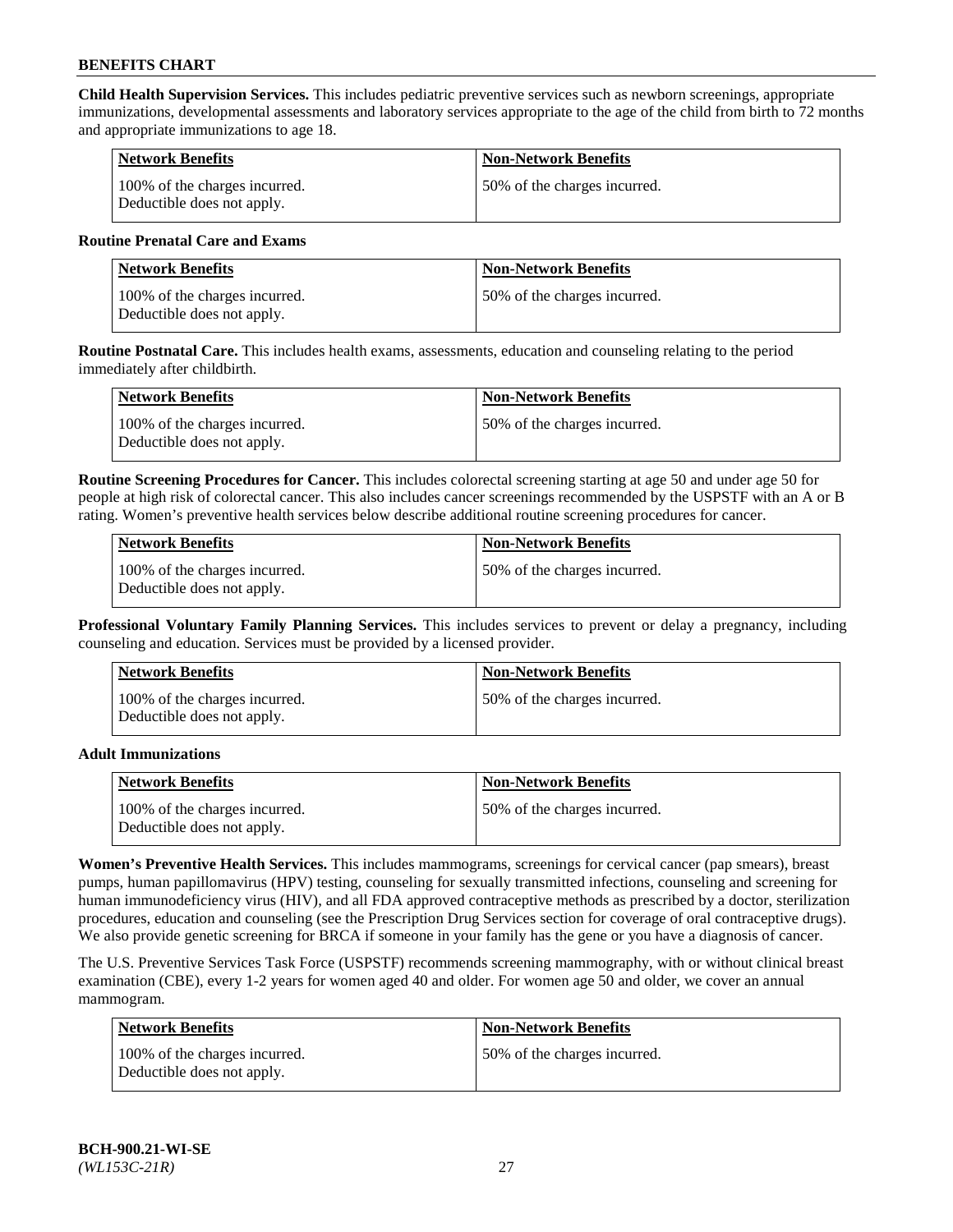**Obesity Screening and Management.** We cover obesity screening and counseling for all ages during a routine preventive care exam. If you are age 18 or older and have a body mass index of 30 or more, we also cover intensive obesity management to help you lose weight. Your primary care doctor can coordinate these services.

| <b>Network Benefits</b>                                     | <b>Non-Network Benefits</b>  |
|-------------------------------------------------------------|------------------------------|
| 100% of the charges incurred.<br>Deductible does not apply. | 50% of the charges incurred. |

**Preventive Medications.** We cover preventive medications currently recommended by USPSTF with an A or B rating if they are prescribed by your medical provider and they are listed on our formulary. Preventive medications are subject to periodic review and modification. Changes would be effective in accordance with the federal rules and reflected in our current medical coverage criteria for preventive care services.

| <b>Network Benefits</b>                                     | <b>Non-Network Benefits</b>  |
|-------------------------------------------------------------|------------------------------|
| 100% of the charges incurred.<br>Deductible does not apply. | 50% of the charges incurred. |

#### **In addition to any ACA or state mandated preventive services referenced above, we cover the following eligible services:**

# **Routine Eye and Hearing Exams**

| <b>Network Benefits</b>                                     | <b>Non-Network Benefits</b>  |
|-------------------------------------------------------------|------------------------------|
| 100% of the charges incurred.<br>Deductible does not apply. | 50% of the charges incurred. |

**Ovarian Cancer Surveillance Test for Women who are at Risk.** "At risk for ovarian cancer" means (1) having a family history that includes any of the following: one or more first-degree or second-degree relatives with ovarian cancer, clusters of female relatives with breast cancer or nonpolyposis colorectal cancer; or (2) testing positive for BRCA1 or BRCA2 mutations. "Surveillance test for ovarian cancer" means annual screening using CA-125 serum tumor marker testing, transvaginal ultrasound, pelvic examination or other proven ovarian screening tests currently being evaluated by the federal Food and Drug Administration or by the National Cancer Institute.

| <b>Network Benefits</b>                               | <b>Non-Network Benefits</b>                           |
|-------------------------------------------------------|-------------------------------------------------------|
| Coverage level is same as corresponding Network       | Coverage level is same as corresponding Non-Network   |
| Benefits, depending on type of service provided, such | Benefits, depending on type of service provided, such |
| as Diagnostic Imaging Services, Laboratory Services   | as Diagnostic Imaging Services, Laboratory Services   |
| or Office Visits for Illness or Injury, or Preventive | or Office Visits for Illness or Injury, or Preventive |
| Services.                                             | Services.                                             |

### **Limitations:**

• Services are not preventive if received as part of a visit to diagnose, manage or maintain an acute or chronic medical condition, illness or injury. When that occurs, unless otherwise indicated above, standard deductibles, copayments or coinsurance apply.

### **Not Covered:**

See "Services Not Covered" in the Certificate.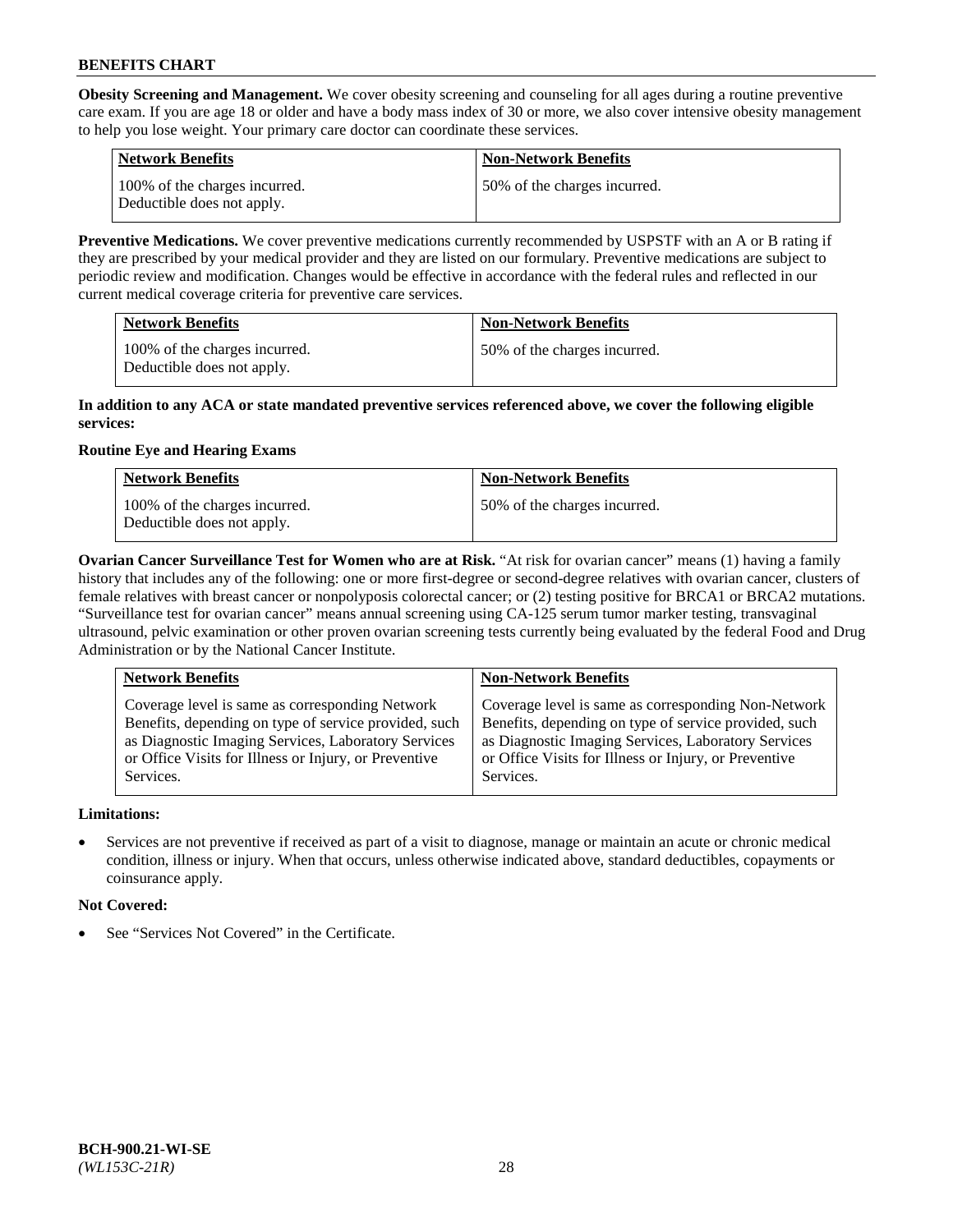### **TRANSPLANT SERVICES**

#### **Applicable Definitions:**

**Autologous.** This is when the source of cells is from the individual's own marrow or stem cells.

**Allogeneic.** This is when the source of cells is from a related or unrelated donor's marrow or stem cells.

**Allogeneic Bone Marrow Transplant.** This is when the bone marrow is harvested from the related or unrelated donor and stored. The patient undergoes treatment which includes tumor ablation with high-dose chemotherapy and/or radiation. The bone marrow is reinfused (transplanted).

**Autologous Bone Marrow Transplant.** This is when the bone marrow is harvested from the individual and stored. The patient undergoes treatment which includes tumor ablation with high-dose chemotherapy and/or radiation. The bone marrow is reinfused (transplanted).

**Autologous/Allogeneic Stem Cell Support.** This is a treatment process that includes stem cell harvest from either bone marrow or peripheral blood, tumor ablation with high-dose chemotherapy and/or radiation, stem cell reinfusion, and related care. Autologous/allogeneic bone marrow transplantation and high dose chemotherapy with peripheral stem cell rescue/support are considered to be autologous/allogeneic stem cell support.

**Designated Transplant Center.** This is any health care provider, group or association of health care providers designated by us to provide services, supplies or drugs for specified transplants for our Insureds.

**Transplant Services.** This is transplantation (including retransplants) of the human organs or tissue listed below, including all related post-surgical treatment, follow-up care and drugs and multiple transplants for a related cause. Transplant services do not include other organ or tissue transplants or surgical implantation of mechanical devices functioning as a human organ, except surgical implantation of an FDA approved Ventricular Assist Device (VAD) or total artificial heart, functioning as a temporary bridge to heart transplantation.

Prior authorization is required prior to consultation to support coordination of care and benefits.

#### **Covered Services:**

We cover eligible transplant services (as defined above) while you are covered under the Certificate. Transplants that will be considered for coverage are limited to the following:

- Kidney transplants for end-stage disease.
- Cornea transplants for end-stage disease.
- Heart transplants for end-stage disease.
- Lung transplants or heart/lung transplants for: (1) primary pulmonary hypertension; (2) Eisenmenger's syndrome; (3) endstage pulmonary fibrosis; (4) alpha 1 antitrypsin disease; (5) cystic fibrosis; and (6) emphysema.
- Liver transplants for: (1) biliary atresia in children; (2) primary biliary cirrhosis; (3) post-acute viral infection (including hepatitis A, hepatitis B antigen e negative and hepatitis C) causing acute atrophy or post-necrotic cirrhosis; (4) primary sclerosing cholangitis; (5) alcoholic cirrhosis; and (6) hepatocellular carcinoma.
- Allogeneic bone marrow transplants or peripheral stem cell support associated with high dose chemotherapy for: (1) acute myelogenous leukemia; (2) acute lymphocytic leukemia; (3) chronic myelogenous leukemia; (4) severe combined immunodeficiency disease; (5) Wiskott-Aldrich syndrome; (6) aplastic anemia; (7) sickle cell anemia; (8) non-relapsed or relapsed non-Hodgkin's lymphoma; (9) multiple myeloma; and (10) testicular cancer.
- Autologous bone marrow transplants or peripheral stem cell support associated with high-dose chemotherapy for: (1) acute leukemias; (2) non-Hodgkin's lymphoma; (3) Hodgkin's disease; (4) Burkitt's lymphoma; (5) neuroblastoma; (6) multiple myeloma; (7) chronic myelogenous leukemia; and (8) non-relapsed non-Hodgkin's lymphoma.
- Pancreas transplants for simultaneous pancreas-kidney transplants for diabetes, pancreas after kidney, living related segmental simultaneous pancreas kidney transplantation and pancreas transplant alone.

To receive Network Benefits, charges for transplant services must be incurred at a Designated Transplant Center.

The transplant-related treatment provided, including expenses incurred for directly related donor services, shall be subject to and in accordance with the provisions, limitations, maximums and other terms of the Certificate.

Medical and hospital expenses of the donor are covered only when the recipient is an Insured and the transplant and directly related donor expenses have been prior authorized for coverage. Treatment of medical complications that may occur to the donor are not covered. Donors are not considered Insureds, and are therefore not eligible for the rights afforded to Insureds under the Certificate.